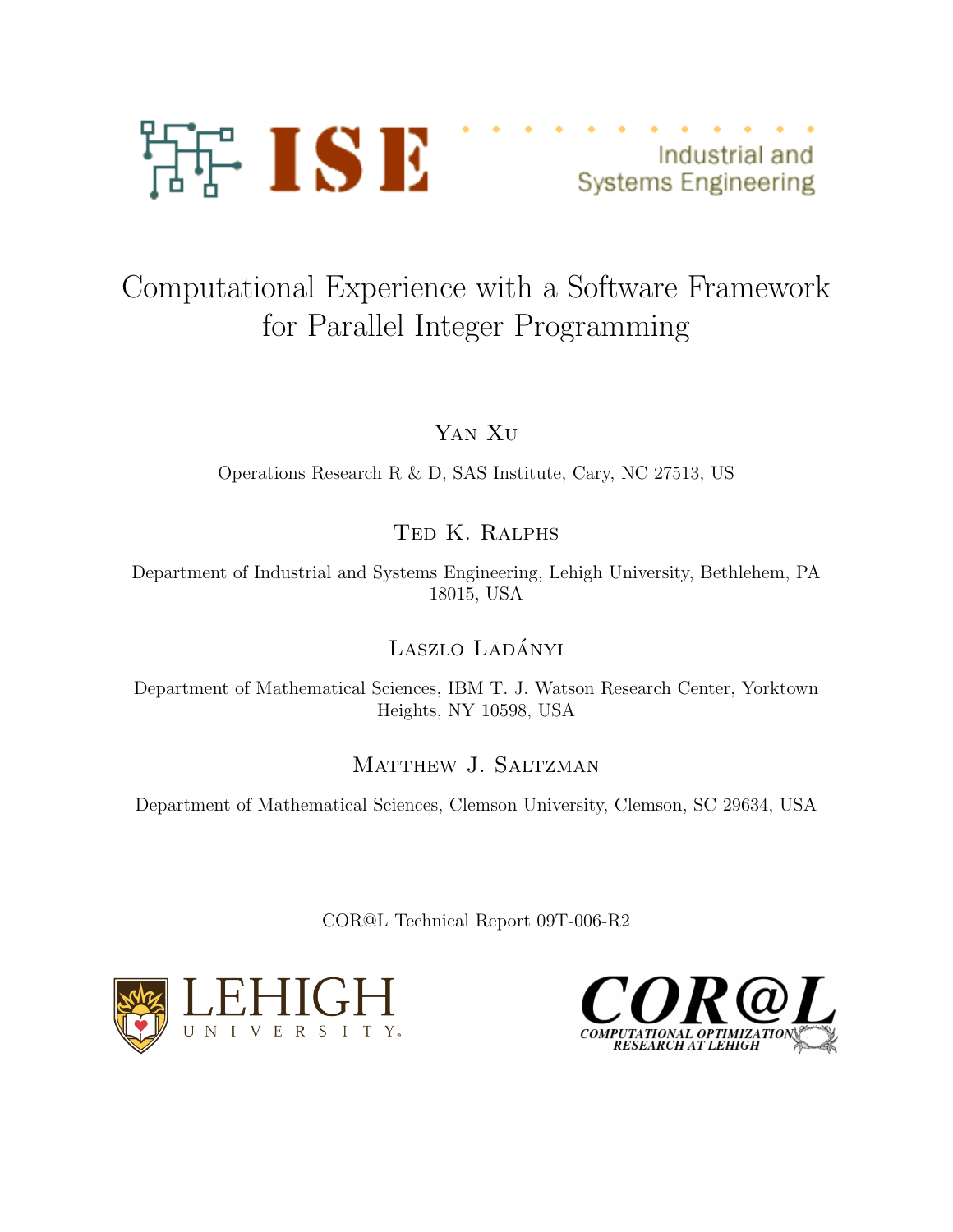## Computational Experience with a Software Framework for Parallel Integer Programming

## YAN  $XU^{*1}$ , TED K. RALPHS<sup>†2</sup>, LASZLO LADÁNYI<sup>‡3</sup>, AND MATTHEW J.  $S$ ALTZMAN<sup>§4</sup>

<sup>1</sup>Operations Research R & D, SAS Institute, Cary, NC 27513, US <sup>2</sup>Department of Industrial and Systems Engineering, Lehigh University, Bethlehem, PA 18015, USA <sup>3</sup>Department of Mathematical Sciences, IBM T. J. Watson Research Center, Yorktown Heights, NY 10598, USA <sup>4</sup>Department of Mathematical Sciences, Clemson University, Clemson, SC 29634, USA

> Original Publication: September 26, 2007 Last Revised: May 22, 2009

#### Abstract

In this paper, we discuss the challenges that arise in parallelizing algorithms for solving generic mixed integer linear programs and introduce a software framework that aims to address these challenges. Although the framework makes few algorithmic assumptions, it was designed specifically with support for implementation of relaxation-based branch-and-bound algorithms in mind. Achieving efficiency for such algorithms is particularly challenging and involves a careful analysis of the tradeoffs inherent in the mechanisms for sharing the large amounts of information that can be generated. We present computational results that illustrate the degree to which various sources of parallel overhead affect scalability and discuss why properties of the problem class itself can have a substantial effect on the efficiency of a particular methodology.

## 1 Introduction

Recently, trends in the design of microprocessors have undergone dramatic change. The exponential increases in clock speed that marked steady improvements in computer performance over the past several decades appear to have reached a plateau. It now seems inevitable that future improvements will be in the form of increases in the number of processing *cores*—individual processors mounted on a single integrated circuit that can perform independent calculations in parallel but share access to part or all of the memory hierarchy. This has led to a sudden realization that parallelizing

<sup>∗</sup> Yan.Xu@sas.com

<sup>†</sup> ted@lehigh.edu

<sup>‡</sup> ladanyi@us.ibm.com

 $\S$ mjs@clemson.edu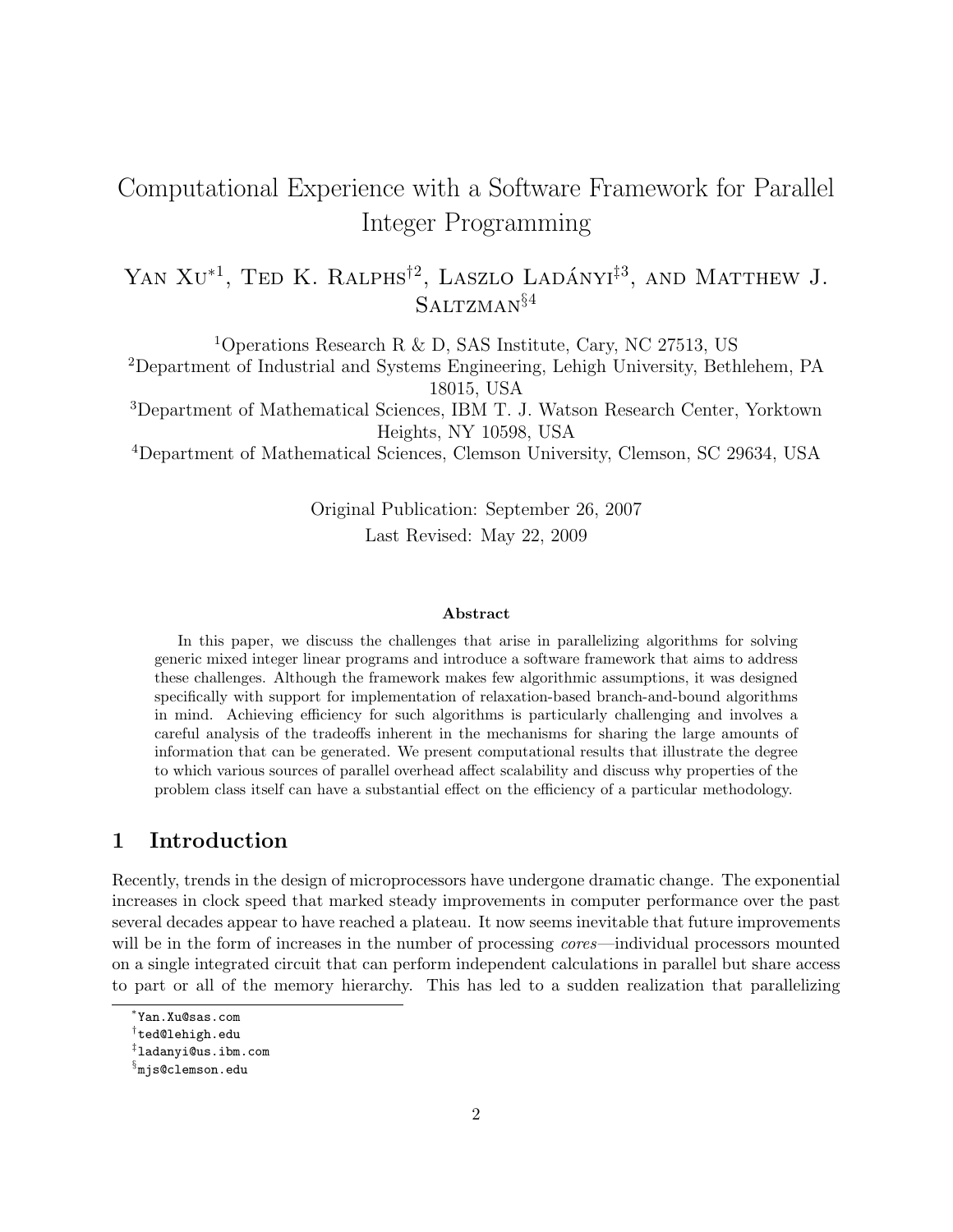algorithms will be the only available avenue for taking advantage of improvements in processor technology for the foreseeable future. This recent change has resulted in an urgent focus on the design and analysis of parallel algorithms and has quickly moved research on such algorithms from its previous position as a scientific novelty to the mainstream.

This paper concerns a framework for parallelization of general tree search algorithms known as the COIN-OR High Performance Parallel Search (CHiPPS) framework. In Ralphs et al. (2003, 2004), we introduced the framework and examined the issues surrounding parallelization of general tree search algorithms. Here, we focus specifically on the performance of the framework's implementation of the branch-and-cut algorithm for solving general mixed integer linear programs (MILPs). The branch-and-cut algorithm is currently the most effective and commonly used approach for solving MILPs, but many MILPs arising in practice remain difficult to solve even with this advanced methodology. As with many computing tasks, the difficulty stems from limitations in both memory and processing power, so a natural approach to overcoming this is to consider the use of so-called "high-throughput" computing platforms, which can deliver a pooled supply of computing power and memory that is virtually limitless.

Branch-and-bound algorithms are a general class employing a divide-and-conquer strategy that partitions the original solution space into a number of smaller subsets and then analyzes the resulting smaller subproblems in a recursive fashion. Such an approach appears easy to parallelize, but this appearance is deceiving. Although it is easy in principle to divide the original solution space into subsets, it is difficult to find a division such that the amount of effort required to solve each of the resulting smaller subproblems is approximately equal. If the work is not divided equally, then some processors will become idle long before the solution process has been completed, resulting in reduced effectiveness. Even if this challenge is overcome, it might still be the case that the total amount of work involved in solving the subproblems far exceeds the amount of work required to solve the original problem on a single processor.

In the remainder of the paper, we describe our approach to meeting the challenges that arise in implementing parallel versions of sophisticated branch-and-bound algorithms, such as branch and cut. The work builds and attempts to improve upon previous efforts, most notably the frameworks SYMPHONY (Ralphs and Güzelsoy, 2008) and COIN/BCP (Ralphs and Ladányi, 2001), both straightforward implementations employing centralized mechanisms for control of task distribution and information sharing. The framework also builds on concepts introduced in the framework now known as PEBBL (Eckstein et al., 2007). The paper is organized as follows. In Section 1.1, we introduce necessary terms and definitions before reviewing previous work in Section 1.2. In Section 2, we briefly describe the implementation details of CHiPPS, a C++ class library developed based on the concepts of knowledge discovery and sharing. In Section 3, we analyze computational results obtained using the framework to solve MILP instances with a wide range of scalability properties. Finally, in Section 4, we conclude and summarize the material presented in the rest of the paper.

#### 1.1 Definitions and Terms

**Tree Search and MILP.** Tree search problems are any of a general class in which the nodes of a directed, acyclic graph must be systematically searched in order to locate one or more goal nodes. The order in which the nodes are searched uniquely determines a rooted tree called the *search* tree. Tree search problems can be generally classified as either feasibility problems or optimization problems. Optimization problems are those in which there is a cost associated with each path from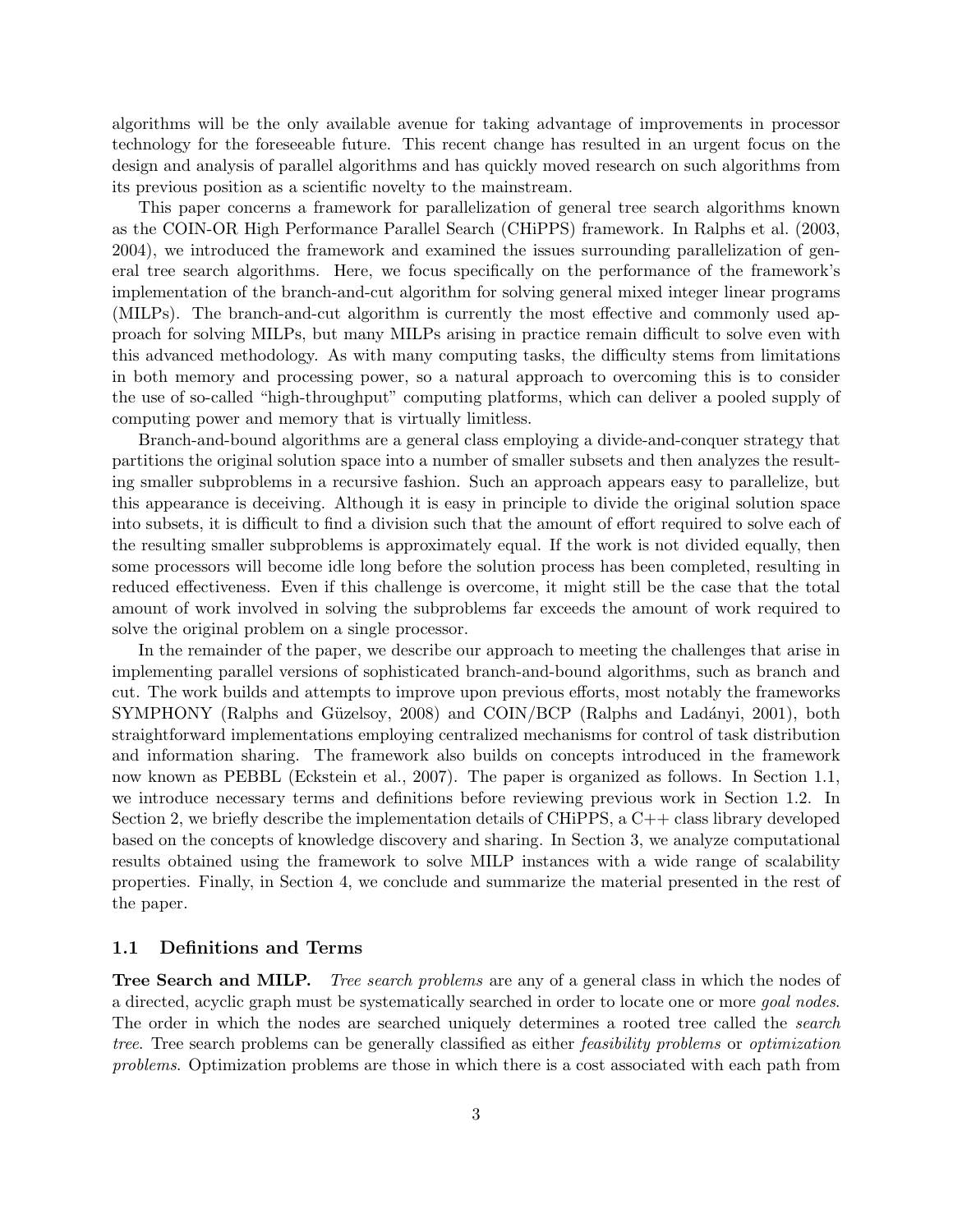the root node to a goal node and the object is to find a goal node with minimum path cost. The basic components of a tree search algorithm are (1) a processing method that determines whether a node is a goal node and whether it has any successors, (2) a branching method that specifies how to generate the descriptions of a node's successors, if it has any, and (3) a *search strategy* that specifies the processing order of the candidate nodes.

A mixed integer linear program is a problem of the form

$$
z_{IP} = \min_{x \in \mathcal{P} \cap (\mathbb{Z}^p \times \mathbb{R}^{n-p})} c^{\top} x,
$$
\n(1)

where  $\mathcal{P} = \{x \in \mathbb{R}^n \mid Ax = b, x \ge 0\}$  is a polyhedron defined by constraint matrix  $A \in \mathbb{Q}^{m \times n}$ , right-hand side vector  $b \in \mathbb{Q}^m$ , and objective function vector  $c \in \mathbb{R}^n$ . As first noted by Dakin (1965), a MILP can be viewed as a tree search problem in a straightforward way. The well-known branch-and-cut algorithm recursively partitions the feasible region, a process that can be visualized by associating the subsets created with the nodes of a corresponding tree. In this way, the branchand-cut algorithm can be fit very cleanly into the abstract framework presented in the previous paragraph. This is the basis for the implementation of the MILP solver described in Section 2.3.

Parallel Computing. We consider parallel algorithms targeted for deployment in a modern distributed computing environment. The most typical architecture is the so-called *Beowulf cluster* (Brown, 2004). The important properties of such an architecture are (1) that it is homogeneous (all nodes are identical), (2) that it has an "all-to-all" communications network in which any two nodes can communicate directly, (3) that it has no shared access memory, and (4) that it has no global clock by which to synchronize calculations. On such an architecture, all communication and synchronization activities must take place through the explicit passing of "messages" between processors using a message-passing protocol. The two most common message-passing protocols are PVM (Geist et al., 1994) and MPI (Gropp et al., 1999).

"High-throughput" computing environments are similar to clusters with respect to most of the above properties. However, processors need not be homogeneous with respect to speed, memory, operating system, or even CPU architecture, though the ability to deploy the program to be run on all nodes (with support for uniform communication protocols) is obviously a prerequisite. Also, the communication network need not be fast, although at least logical direct point-to-point communication is still necessary. In principle, these properties do not preclude deploying distributed programs across such an environment, but algorithmic parameters for such things as task granularity and load balancing strategy would probably be significantly different.

The primary goal of parallel computing is to take advantage of increased processing power in order to either increase the amount of progress that can be made on a given calculation in a fixed amount of time or to perform a fixed calculation faster. The *scalability* of a parallel algorithm (in combination with a specific parallel architecture) is the degree to which it is capable of effectively utilizing increased computing resources (usually processors). The traditional way to measure scalability is to compare the speed with which one can execute a particular algorithm on p processors to the speed of the same algorithm on a smaller number of processors (usually a single processor, though this comparison is not always possible in practice). The aim is for the ratio of the running times with different numbers of processors (called the speedup) to be as close as possible to the ratios of the numbers of processors. In other words, if we increase the number of processors by a factor of  $q$ , we would ideally like to observe a decrease in running time by the same factor, i.e., from r to  $r/q$ .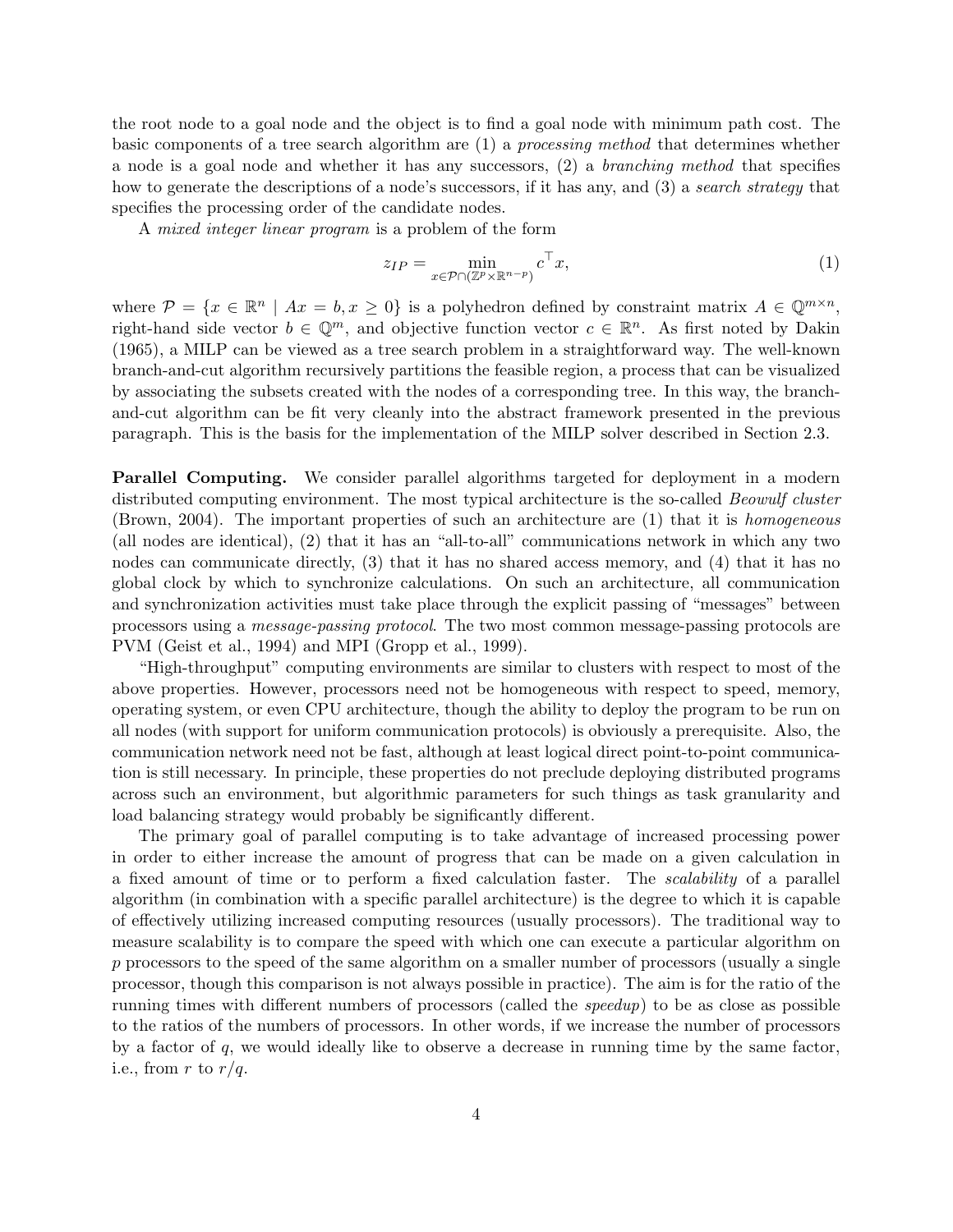For a number of reasons, this traditional analysis is not especially well-suited to the assessment of parallel algorithms for solving optimization problems, but we defer discussion of this until Section 3. For now, let us simply say that the ideal speedup is not typically observed for two main reasons. First, the total amount of work to be done during parallel execution typically increases as the number of processors increases. Second, processors may spend some of their time idle when they might be doing useful work. Losses of efficiency stemming from either one of these two main sources are generally termed parallel overhead and the goal of parallelization is to reduce such overhead. In analyzing the computational experiments later in the paper, it will be useful to identify the following specific sources of overhead that we consider.

- Idle time (ramp-up/ramp-down): Time spent by processors waiting for their first task to be allocated or waiting for termination at the end of the algorithm.
- Idle time (synchronization/handshaking): Time spent waiting for information requested from another processor or waiting for another processor to complete a task.
- *Communication overhead:* Processing time associated with sending and receiving information, including time spent inserting information into the send buffer and reading it from the receive buffer at the other end.
- Performance of redundant work: Processing time spent performing work (other than communication overhead) that would not have been performed in the sequential algorithm.

In Section 3, we discuss further how these various contributors to overhead affect the efficiency of tree search.

Knowledge. We refer to potentially useful information generated during the execution of the algorithm as knowledge. Trienekens and de Bruin (1992) formally introduced the notion that the efficiency of a parallel algorithm is inherently dependent on the strategy by which this knowledge is stored and shared among the processors. From this viewpoint, a parallel algorithm can be thought of roughly as a mechanism for coordinating a set of autonomous agents that are either knowledge generators (KGs) (responsible for producing new knowledge), knowledge pools (KPs) (responsible for storing previously generated knowledge), or both. Specifying such a coordination mechanism consists of specifying what knowledge is to be generated, how it is to be generated, and what is to be done with it after it is generated (stored, shared, discarded, or used for subsequent local computations).

Tasks. Just as KPs can be divided by the type of knowledge they store, KGs may be divided either by the type of knowledge they generate or the method by which they generate it. In other words, processors may be assigned to perform only a particular task or set of tasks. If a single processor is assigned to perform multiple tasks simultaneously, a prioritization and time-sharing mechanism must be implemented to manage the computational efforts of the processor. The granularity of an algorithm is the size of the smallest task that can be assigned to a processor. Choosing the proper granularity can be important to efficiency. Too fine a granularity can lead to excessive communication overhead, while too coarse a granularity can lead to excessive idle time and performance of redundant work. We have assumed an asynchronous architecture, in which each processor is responsible for autonomously orchestrating local algorithm execution by prioritizing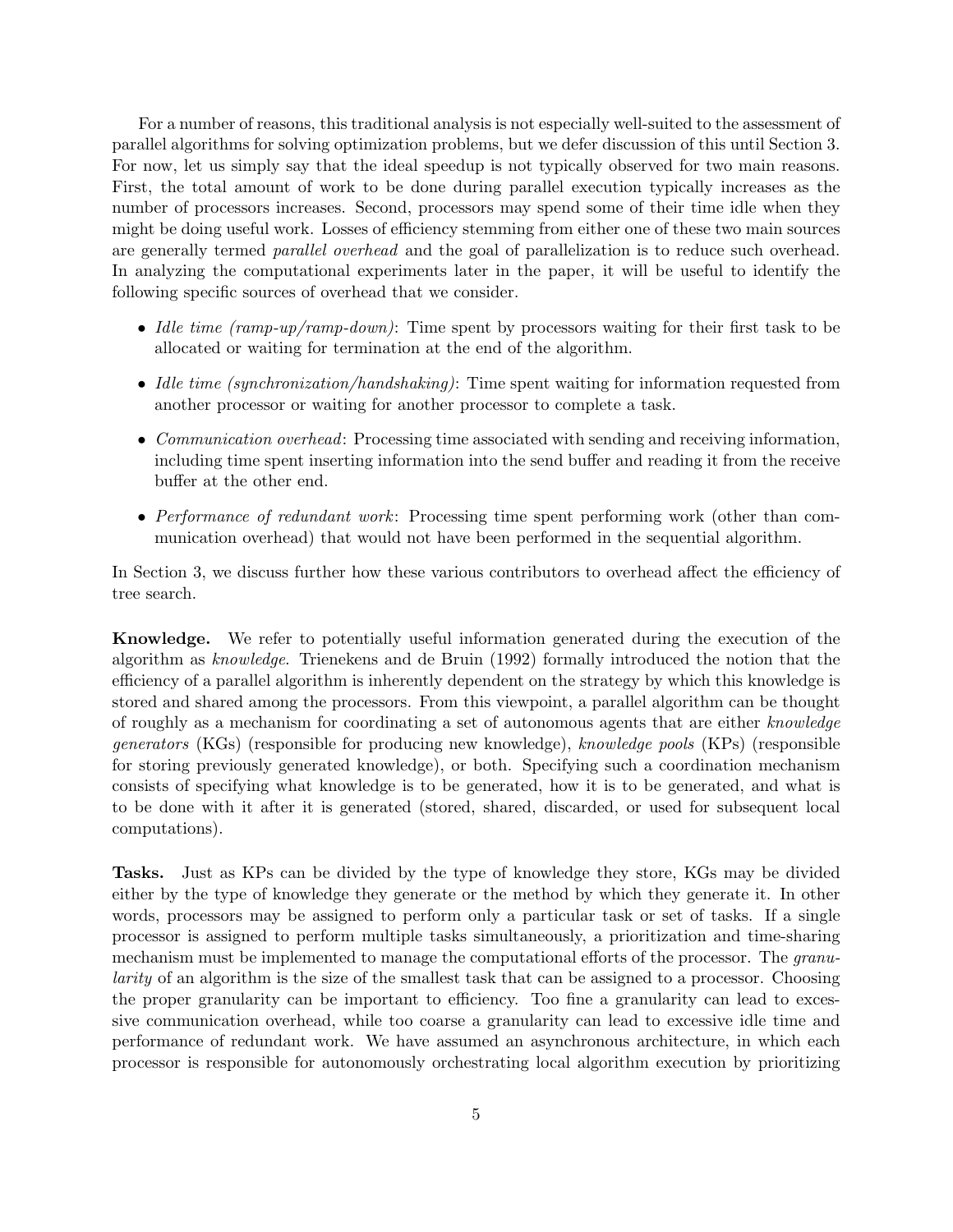local computational tasks, managing locally generated knowledge, and communicating with other processors. Because each processor is autonomous, care must be taken to design the entire system so that deadlocks, in which a set of processors are all mutually waiting on one another for information, do not occur.

#### 1.2 Previous Work

The branch-and-bound algorithm was first suggested by Land and Doig (1960). Dakin (1965) later described it as a tree search algorithm and Mitten (1970) abstracted the approach into the theoretical framework we are familiar with today. There are a number of software packages that implement parallel branch-and-bound or parallel branch-and-cut algorithms. These can be divided broadly into two categories: black-box solvers and frameworks. Black-box solvers are primarily geared towards out-of-the-box solution of unstructured MILP instances (though they may have hooks for limited forms of customization). Frameworks, on the other hand, allow the user full access to and control over most aspects of the algorithm's implementation in order to implement specialized solvers tuned to take advantage of special structure using customized functionality, such as problem-specific cut generation, branching, or primal heuristic methods, among others. Commercial parallel black-box solvers include ILOG's CPLEX, Dash's XPRESS, and the Gurobi MILP solver, all of which are designed for shared memory architectures. PARINO (Linderoth, 1998), FATCOP (Chen and Ferris, 2001), and PICO (Eckstein et al., 2007) (part of what is now called PEBBL, but used to be called PICO) are noncommercial parallel, black-box MILP solvers, both of which are targeted for distributed environments. ParaLEX (Shinano and Fujie, 2007) is a parallel extension for the CPLEX MILP solver, also specialized for a distributed computing environment.

Among frameworks, SYMPHONY (Ralphs and Güzelsoy, 2008) and CBC (Forrest, 2003) are open source and aimed specifically at implementation of parallel branch and cut. CBC's parallel mode is only for shared-memory architectures. SYMPHONY has implementations for both shared and distributed environments. COIN/BCP (Ralphs and Ladányi, 2001) is an open source framework for the implementation of parallel branch, cut, and price algorithms targeted to distributed memory applications. There are also also a number noncommercial generic frameworks for implementing parallel branch-and-bound algorithms, such as PUBB (Shinano et al., 1995), BoB (Benchouche et al., 1996), PPBB-Lib (Tschoke and Polzer, 2008), PEBBL (Eckstein et al., 2007) (formerly PICO), and OOBB (Gendron et al., 2005).

## 2 The COIN-OR High Performance Parallel Search Framework

The COIN-OR High Performance Parallel Search framework (CHiPPS) is a C++ class library hierarchy for implementing customized versions of parallel tree search. CHiPPS currently consists of three class libraries that combine to provide the functionality required for executing a branchand-cut algorithm. Below, we describe each of these three libraries.

#### 2.1 ALPS

The central core of CHIPPS is a library of base classes known as the *Abstract Library for Parallel* Search (ALPS). Because of its general approach, ALPS supports implementation of a wide variety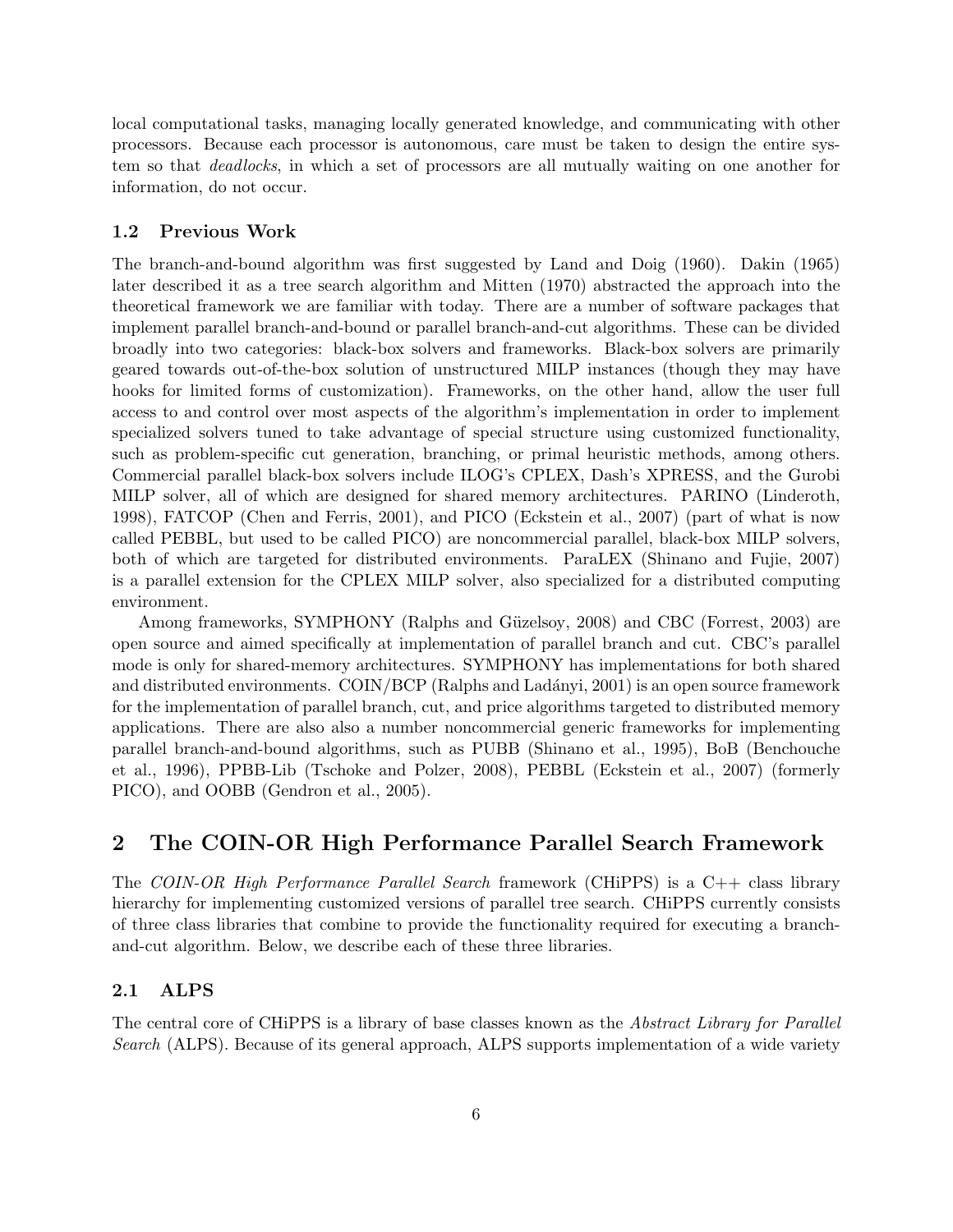of algorithms and applications through creation of application-specific derived classes implementing the algorithmic components required to specify a tree search.

#### 2.1.1 Knowledge Management

Knowledge Objects. ALPS takes an almost completely decentralized approach to knowledge management. The fundamental concepts of knowledge discovery and sharing are the basis for the class structure of ALPS, the base library, shown in Figure 1 (along with the class structure for BiCePS and BLIS, to be described in later sections). In this figure, the boxes represent classes, an arrow-tipped line connecting classes represents an inheritance relationship, and a diamond-tipped line connecting classes indicates an inclusion relationship. A central notion in ALPS is that all information generated during execution of the search is treated as knowledge and is represented by objects of C++ classes derived from the common base class AlpsKnowledge. This class is the virtual base class for any type of information that must be shared or stored. AlpsEncoded is an associated class that contains the encoded or packed form of an AlpsKnowledge object. The packed form consists of a bit array containing the data needed to construct the object. This representation takes less memory than the object itself and is appropriate both for storage and transmission of the object. The packed form is also independent of type, which allows ALPS to deal effectively with user-defined or application-specific knowledge types. To avoid the assignment of global indices, ALPS uses hashing of the packed form as an effective and efficient way to identify duplicate objects.

ALPS has the following four native knowledge types, which are represented using classes derived from AlpsKnowledge:

- AlpsModel: Contains the data describing the original problem. This data is shared globally during initialization and maintained locally at each processor during the course of the algorithm.
- AlpsSolution: Contains the description of a goal state or solution discovered during the search process.
- AlpsTreeNode: Contains the data associated with a search tree node, including an associated object of type AlpsNodeDesc that contains application-specific descriptive data and internal data maintained by ALPS itself.
- AlpsSubTree: Contains the description of a subtree, which is a hierarchy of AlpsTreeNode objects along with associated internal data needed for bookkeeping.

The first three of these classes are virtual and must be defined by the user in the context of the problem being solved. The last class is generic and problem-independent.

Knowledge Pools. The AlpsKnowledgePool class is the virtual base class for knowledge pools in ALPS. This base class can be derived to define a KP for a specific type of knowledge or multiple types. The native KP types are:

• AlpsSolutionPool: Stores AlpsSolution objects. These pools exist both at the local level for storing solutions discovered locally—and at the global level.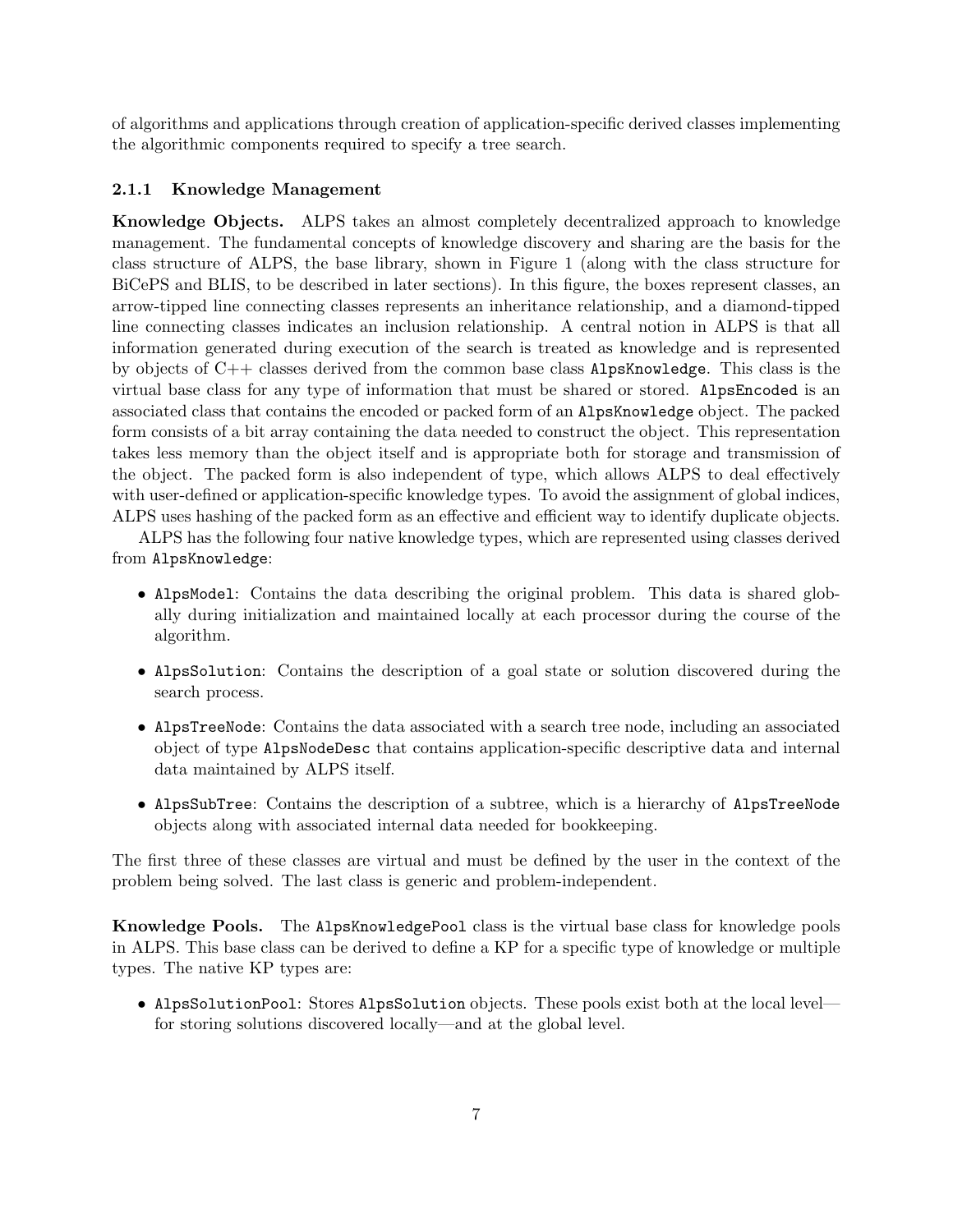

Figure 1: Library hierarchy of CHiPPS

.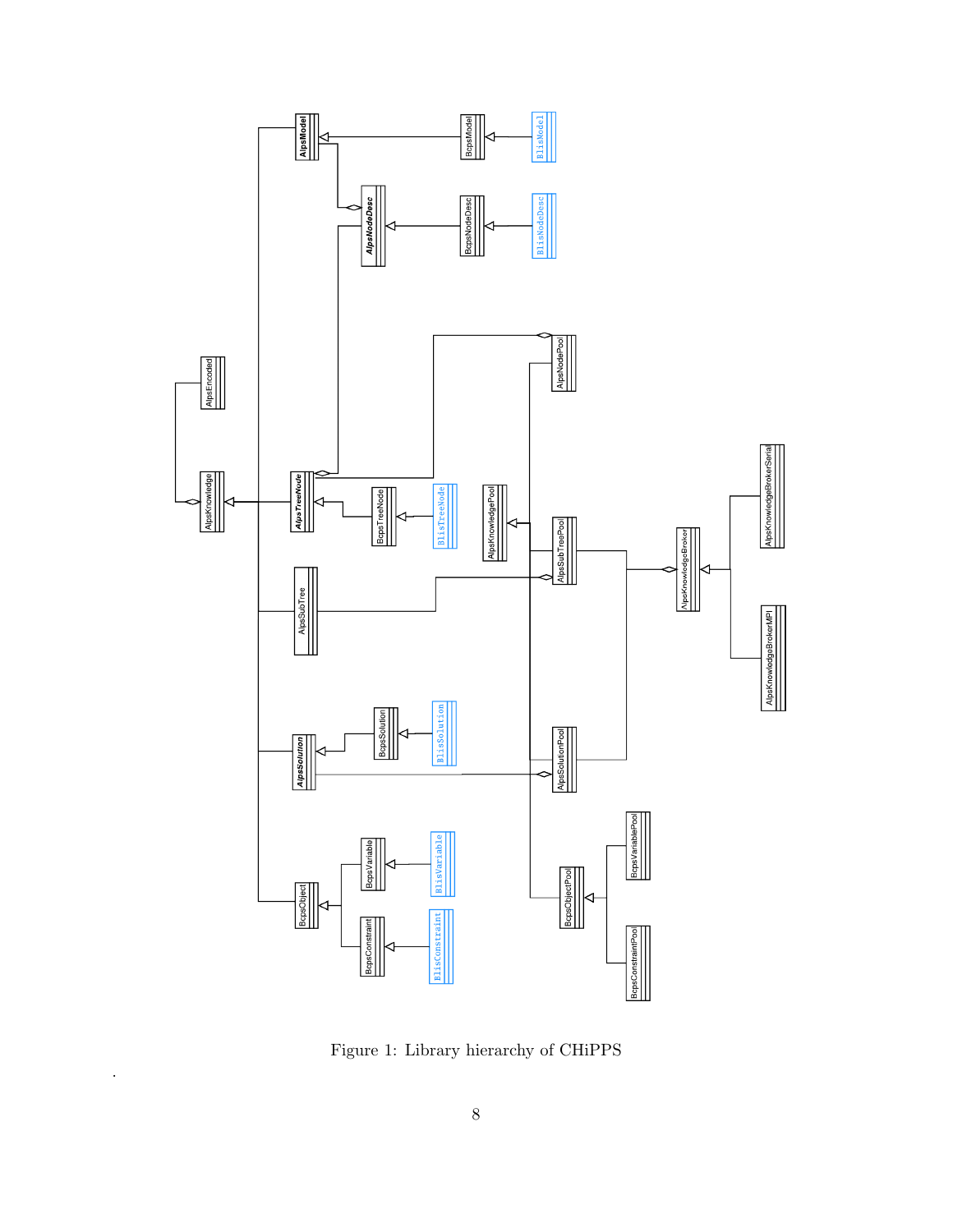- AlpsSubTreePool: Stores AlpsSubTree objects. These pools are for storing various disjoint subtrees of the search tree that still contain unprocessed nodes in a distributed fashion (see the sections below for more information on how ALPS manages subtrees).
- AlpsNodePool: Stores AlpsTreeNode objects. Each subtree has a node pool that contains the queue of candidate nodes associated with this subtree.

None of these classes are virtual and their methods are implemented independent of any specific application.

Knowledge Brokers. In ALPS, each processor hosts a single, multitasking executable controlled by a knowledge broker (KB). The KB is tasked with routing all knowledge to and from the processor and determining the priority of each task assigned to the processor (see next section). Each specific type of knowledge is represented by a  $C++$  class derived from AlpsKnowledge and must be registered at the inception of the algorithm so that the KB knows how to manage it. The KB associated with a particular KP may field two types of requests on its behalf: (1) new knowledge to be inserted into the KP or (2) a request for relevant knowledge to be extracted from the KP, where "relevant" is defined for each category of knowledge with respect to data provided by the requesting process. A KP may also choose to "push" certain knowledge to another KP, even though no specific request has been made. Derivatives of the AlpsKnowledgeBroker class implement the KB and encapsulate the desired communication protocol. Switching from a parallel implementation to a sequential one is simply a matter of constructing a different KB object. Currently, the protocols supported are a serial layer, implemented in AlpsKnowledgeBrokerSerial and an MPI layer, implemented in AlpsKnowledgeBrokerMPI. In the future, we plan to support shared-memory/multi-core parallel architectures, as well as hybrid shared/distributed architectures that will soon be commonplace.

#### 2.1.2 Task Management

Due to the asynchronous nature of the platforms on which these algorithms are deployed, each single executable must be capable of performing multiple tasks simultaneously. Tasks to be performed may involve management of knowledge pools, processing of candidate nodes, or generation of applicationspecific knowledge, e.g., valid inequalities. The ability to multi-task is implemented using a crude (but portable) threading mechanism controlled by the KB running on each processor, similar to that used in PEBBL (Eckstein et al., 2000). The KB decides how to allocate effort and prioritize tasks. The principle computational task in ALPS is to process the nodes of a subtree with a given root node until a termination criterion is satisfied, which means that each worker is capable of processing an entire subtree autonomously and has access to all of the methods needed to manage a sequential tree search. The task granularity can therefore be fine-tuned by changing this termination criterion, which, in effect, determines what ALPS considers to be an indivisible "unit of work." The termination criterion can be based on time, number of nodes processed, or any other desired measure. ALPS contains a mechanism for automatically tuning the granularity of the algorithm based on properties of the instance at hand (primarily the average time required to process a node). Fine tuning the task granularity reduces idle time due to task starvation. However, without proper load balancing, increased granularity may increase the performance of redundant work.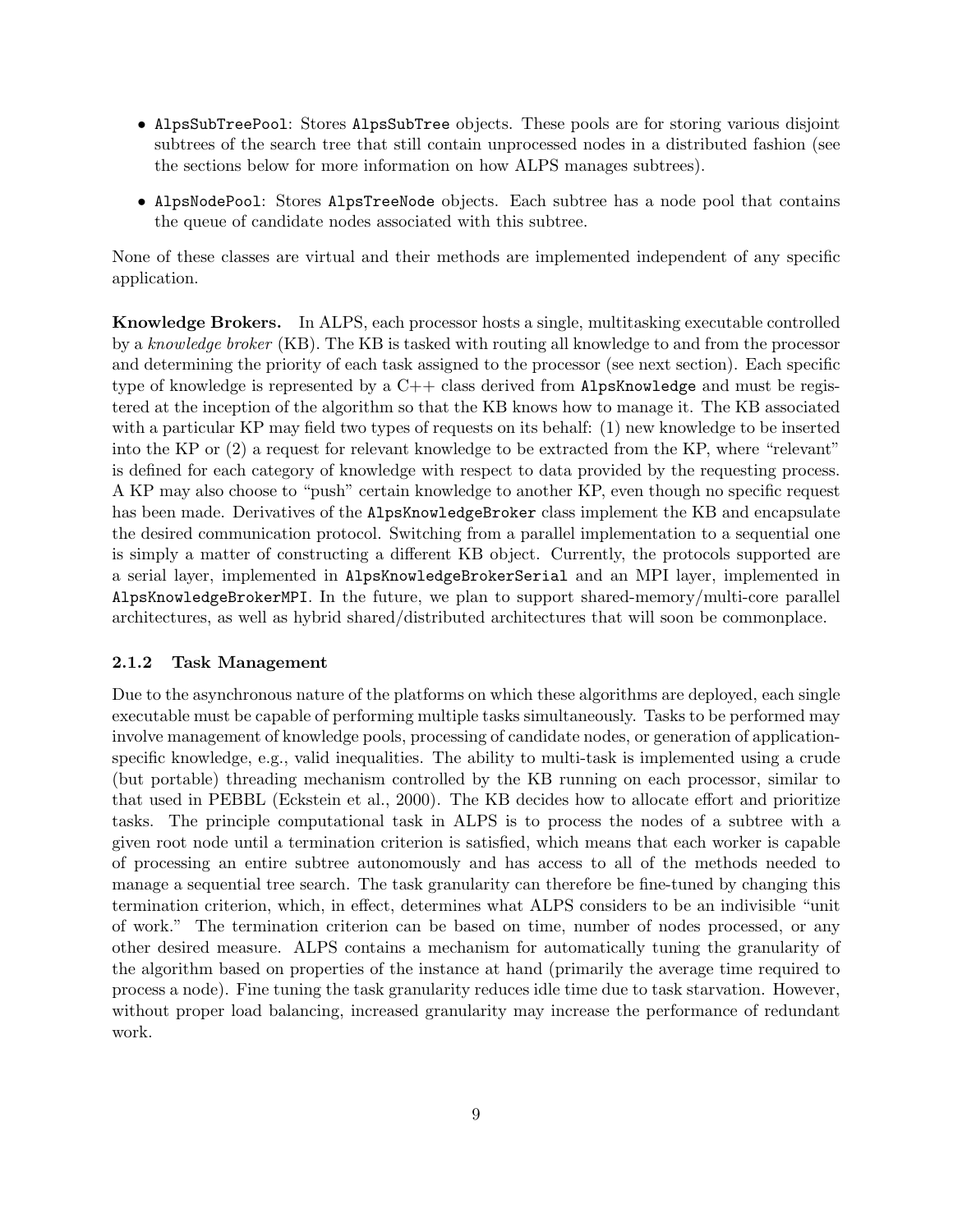Master-Hub-Worker Paradigm. In a typical master-worker approach to parallelism, a single master process maintains a global view of available tasks and controls task distribution to the entire process set directly. This approach is simple and effective for small number of processors, but does not scale well because of the obvious communication bottleneck created by the single master process. To overcome this restriction, ALPS employs a master-hub-worker paradigm, in which a layer of "middle management" is inserted between the master process and the worker processes. In this scheme, a cluster consists of a hub and a fixed number of workers. The hub manages the workers and supervises load balancing within the cluster, while the master ensures the load is balanced globally. As the number of processors is increased, clusters can be added in order to keep the load of the hubs and workers relatively constant. The workload of the master process can be managed by controlling the frequency of global balancing operations. This scheme is similar to one implemented in the PEBBL framework (Eckstein et al., 2000). The decentralized approach maintains many of the advantages of global decision making while reducing overhead and moving much of the burden for load balancing and search management from the master to the hubs. The burden on the hubs can then be controlled by adjusting the task granularity of the workers.

#### 2.1.3 Load Balancing

The tradeoff between centralization and decentralization of knowledge is most evident in the mechanism for sharing node descriptions among the processors. Because all processes are completely autonomous in ALPS, idle time due to task starvation and during the ramp-up and ramp-down phases of the algorithm (defined below) are the most significant scalability problems. To combat these issues, ALPS employs a three-tiered load balancing scheme, consisting of static, intra-cluster dynamic, and inter-cluster dynamic load balancing.

**Static Load Balancing.** Static load balancing, or *mapping*, takes place during the ramp-up phase, which is roughly defined as the time until every KB has been assigned at least one task. The goal is to quickly generate the initial pool of candidate nodes and distribute them to the workers to initialize their local subtree pools. The problem of reducing idle time during the ramp-up phase of branch-and-bound algorithms has long been recognized as a challenging one (Borbeau et al., 2000; Eckstein et al., 2000; Gendron and Crainic, 1994). When the processing time of a single node is large relative to the overall solution time, idle time during the ramp-up phase can be one of the biggest contributors to parallel overhead.

ALPS has two static load balancing schemes: two-level root initialization and spiral initialization. Based on the properties of the problem to be solved, the user can choose either method. Two-level root initialization is a generalization of the root initialization scheme of Henrich (1993). During two-level root initialization, the master first creates and distributes a user-specified number of nodes for each of the hubs. After receiving their allocation, the hubs then create a user-specified number of successors for each of their workers. Spiral initialization is designed for circumstances in which processing a node takes a substantial amount of time or creating a large number of nodes during ramp-up is otherwise difficult. The main difference is that nodes are shared by the master and workers immediately as they are created in order to maximize parallel utilization and ensure all workers are employed as quickly as possible. By sharing nodes immediately, however, the initial distribution of nodes may not actually be as well-balanced at the end of the ramp-up phase as it would be with two-level root initialization, requiring more dynamic load balancing during early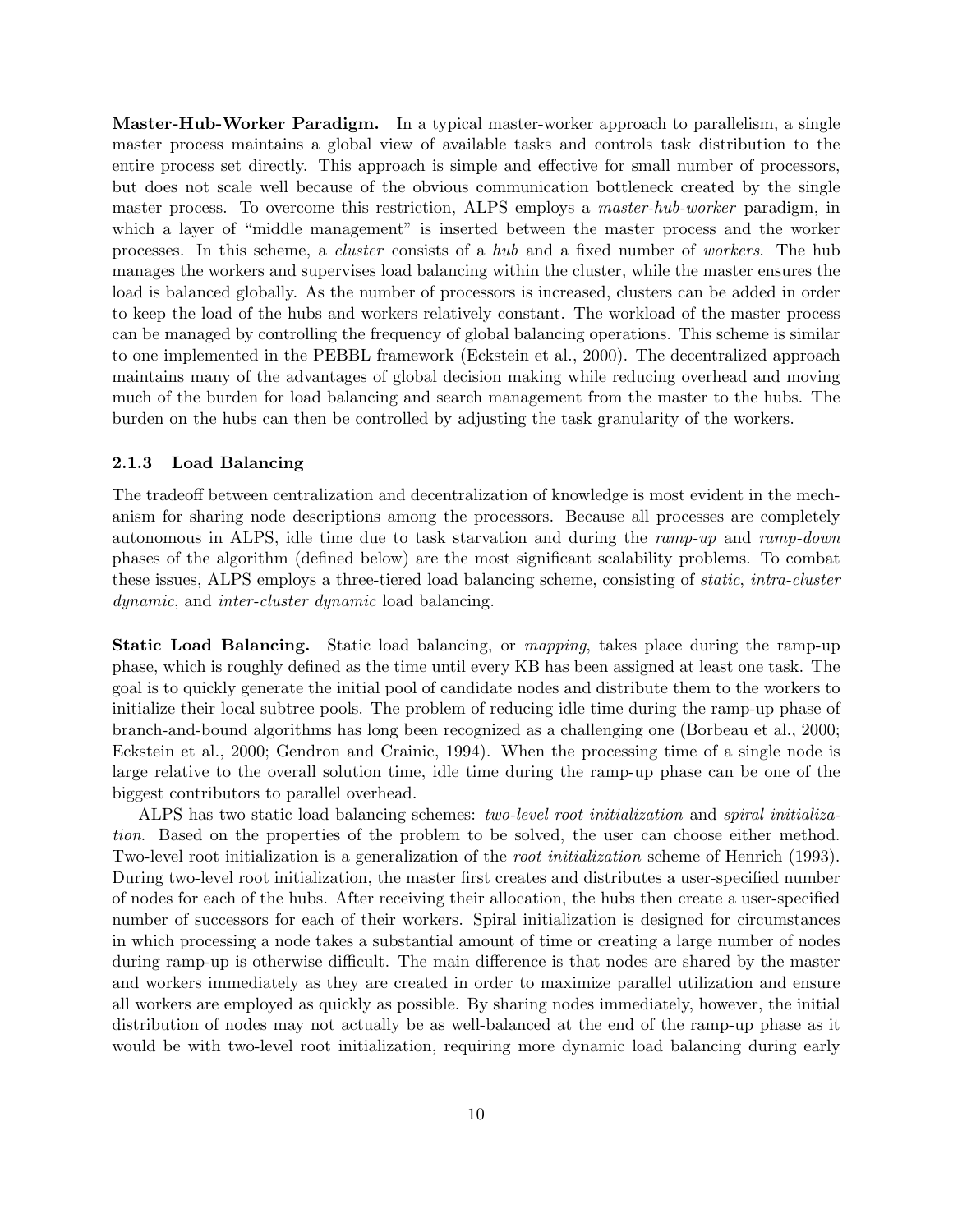phases of the algorithm. It is therefore only recommended when two-level root initialization would result in an exorbitantly long ramp-up phase.

In addition to accelerating the generation of nodes, it is possible to keep processors busy during ramp-up in other ways. For example, processors could be employed by running primal heuristics, performing preprocessing, executing a more intensive version of strong branching in parallel, or even processing multiple trees in parallel. CHiPPS does not yet implement these techniques.

Dynamic Load Balancing. Dynamic load balancing is perhaps the most challenging aspect of implementing parallel tree search and has been studied by a number of authors (Fonlupt et al., 1998; Henrich, 1993; Kumar et al., 1994; Laursen, 1994; Sanders, 1998; Sinha and Kalé, 1993). In ALPS, the hub manages dynamic load balancing within each cluster by periodically receiving reports of each worker's workload. Each node has an associated priority that indicates the node's relative "quality," which is a rough indicator of the likelihood that the node or one of its successors is a goal node. For example, the quality measure typically used in relaxation-based branch-andbound for optimization problems is value of the bound computed at a given node. In assessing the distribution of work to the processors, we consider both *quantity* and *quality*. If it is found that the qualities are unbalanced (i.e., high-priority nodes are not evenly distributed among workers), the hub asks workers with a surplus of high-priority nodes to share them with workers that have fewer such nodes. Intra-cluster load balancing can also be initiated when an individual worker reports to the hub that its workload is below a given threshold. Upon receiving the request, the hub asks its most loaded worker to donate nodes to the requesting worker. If the hub finds that none of its workers have any work, it asks for more from the master.

The master is responsible for balancing the workload among the clusters, whose managing hubs periodically report workload information to the master. Hence, the master has an approximate global view of the system load and the load of each cluster at all times. If either the quantity or quality of work is unbalanced among the clusters, the master identifies pairs of *donors* and *receivers*. Donors are clusters whose workloads are greater than the average workload of all clusters by a given factor. Receivers are the clusters whose workloads are smaller than the average workload by a given factor. Donors and receivers are paired and each donor sends nodes to its paired receiver.

The dynamic load balancing scheme in ALPS has one rather unique aspect. In order to allow efficient storage and transmission of groups of search tree nodes, ALPS tries to ensure that the sets of search tree nodes passed between pairs of processors during balancing constitute the leaves of a subtree of the original tree, and are shared as single units, rather than individual nodes. Each candidate subtree is assigned a priority level, defined as the average priorities of a given number of its best nodes. During load balancing, the donor chooses the best subtree in its subtree pool and sends it to the receiver. If the best subtree is too large to be packed into the message buffer (whose size can be controlled by the user), the donor splits it and sends a part of it to the receiver (Xu, 2007). If a donor does not have any subtrees to share, it splits the subtree that it is currently exploring into two parts and sends one of them to the receiver. In this way, differencing can still be used effectively even without centralized storage of the search tree.

#### 2.2 BiCePS

The Branch, Constrain, and Price Software (BiCePS) library is the data-handling layer needed in addition to ALPS to support relaxation-based branch-and-bound algorithms. The class names in Figure 1 with prefix Bcps are the main classes in BiCePS. BiCePs consists primarily of classes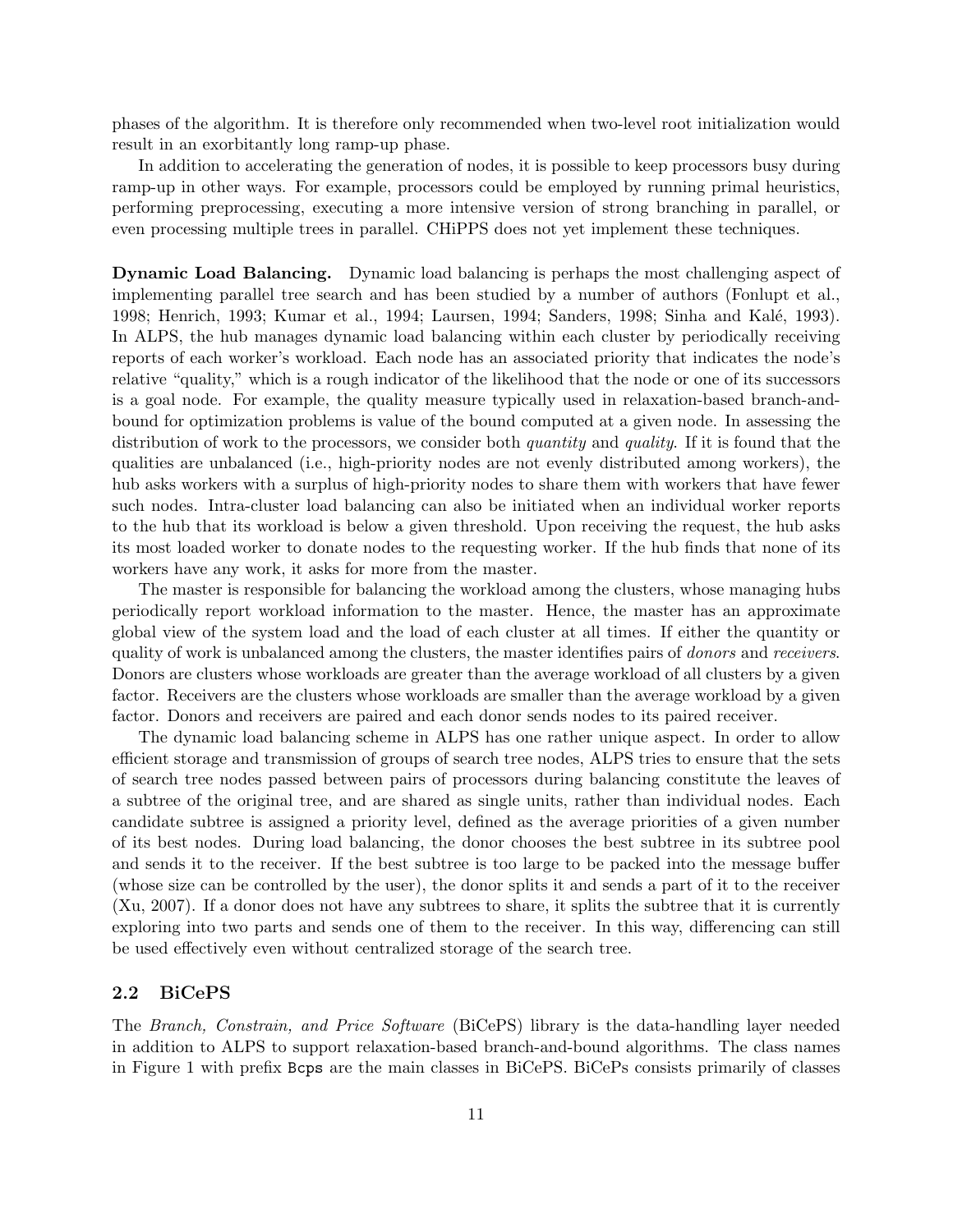derived from the base classes in ALPS and implements the basic framework of a so-called *Branch*, Constrain, and Price algorithm. In such an algorithm, the processing step consists of solving a relaxation in order to produce a bound. Node descriptions may be quite large and an efficient storage scheme is required to avoid memory issues and increased communication overhead. For this reason, we have developed compact data structures based on the ideas of modeling objects and differencing. Note that there is no assumption in BiCePS about the structure of the instance to be solved, making it possible to use it as a base for implementing solvers for a wide range of problem classes, including linear, non-linear, and discrete optimization problems.

#### 2.2.1 Knowledge Management

Knowledge Types. In addition to classes BcpsSolution, BcpsTreeNode, BcpsNodeDesc, and BcpsModel derived from the corresponding native knowledge types in ALPS, BiCePS introduces a new knowledge type known as a modeling object that supports sharing of information about mathematical structure, in the form of new variables and constraints, and enables creation of efficient data structures for describing search tree nodes. A modeling object in BiCePS is an object of the class BcpsObject that can be either a variable (object of derived class BcpsVariable) or a constraint (object of derived class BcpsConstraint). All such objects, regardless of whether they are variables or constraints, share the basic property of having a current value and a feasible domain. This allows mechanisms for handling of modeling objects, regardless of subtype, to be substantially uniform. The modeling objects are the building blocks used to construct the relaxations required for the bounding operation undertaken during processing of a tree node. Hence, a node description in BiCePS consists of arrays of the variables and constraints that are active in the current relaxation.

Differencing. In many applications, the number of objects describing a tree node can be quite large. However, the set of objects generally does not change much from a parent node to its child nodes. We can therefore store the description of an entire subtree very compactly using the differencing scheme described below. The differencing scheme we use stores only the difference between the descriptions of a child node and its parent. In other words, given a node, we store a relative description that has the newly added objects, removed objects and changed objects compared with its parent. The differencing scheme always stores an explicit description consisting of all the objects active at the root.

To store a relative description for a node, the differencing scheme identifies the relative difference of this node with its parent. The data structures used to record differences are BcpsFieldListMod and BcpsObjectListMod. The class BcpsFieldListMod stores the modifications in single field, such as the lower bounds of the variables, for example. The class BcpsObjectListMod, on the other hand, stores modifications of the overall lists of variables and constraints active in the node. A flag can be set to indicate that explicit storage of the node is more efficient than storing the difference data.

Note that our differencing scheme for storing the search tree also means that we have to spend time simply *recovering* the explicit descriptions of tree nodes when processing them or sharing them among processors. This is done by working down the tree from the first ancestor with an explicit description, applying the differences until an explicit description of the node is obtained. This is the trade-off between saving space and increasing search time. To prevent too much time being spent in recovering node descriptions, the differencing scheme has the option to force storage of an explicit description for all nodes at a certain depth below the last explicitly stored description. We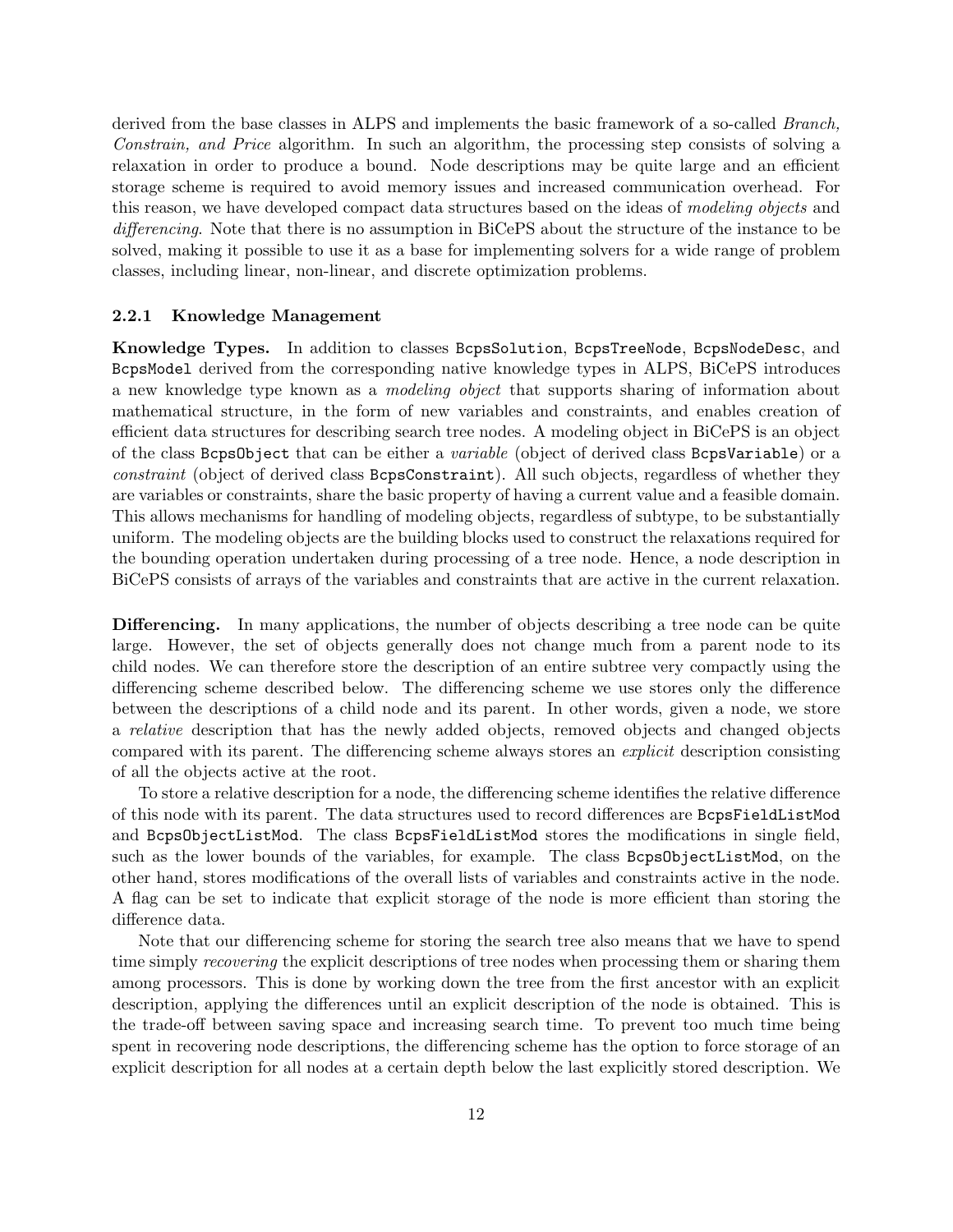have found that a well-managed differencing policy can have a significant impact on performance the reduced communication overhead and smaller memory footprint more than compensate for the computation required to reconstruct the instance at the current node.

#### 2.2.2 Task Management

BiCePS assumes that the algorithm employs an iterative bounding scheme. During each iteration, new objects may be generated and used to improve the fidelity of the current relaxation. Because the number of objects generated in each iteration may be quite large, newly generated objects may first be placed in a local pool that acts as a cache of potential candidates for addition. Duplicate and ineffective objects previously added to the relaxation are generally removed aggressively in order to control the size of the relaxation. Those that prove to be particularly effective may be added to a knowledge pool for sharing with other KBs.

#### 2.3 BLIS

The BiCePS Linear Integer Solver (BLIS) library provides the functionality needed to solve mixed integer linear programs and consists mainly of classes derived from BiCePS with a few additions. The class names in Figure 1 with prefix Blis belong to the BLIS library.

#### 2.3.1 Knowledge Management.

Native knowledge types in BLIS are represented by classes BlisConstraint, BlisVariable, BlisSolution, BlisTreeNode, BlisNodeDesc, and BlisModel, all derived from the classes in BiCePS. Other classes include those for specifying algorithms for constraint generation, primal heuristics, and branching strategies. The main types of knowledge shared by BLIS (in addition to the types discussed above) are bounds, branching information, and modeling objects (variables and constraints).

The bounds that must be shared in branch and cut consist of the single global upper bound and the lower bounds associated with the subproblems that are candidates for processing. Knowledge of lower bounds is important mainly for load balancing purposes and is shared according to the scheme described in Section 2.1.3. Distribution of information regarding upper bounds is mainly important for avoiding performance of redundant work, i.e., processing of nodes whose lower bound is above the optimal value. This information is broadcast immediately in an efficient manner described by Xu (2007).

If a backward-looking branching method, such as one based on pseudo-costs, is used, then the sharing of historical information regarding the effect of branching can be important to the implementation of the branching scheme. The information that needs to be shared and how it is shared depends on the specific scheme used. For an in-depth treatment of the issues surrounding pseudo-cost sharing in parallel, see Eckstein et al. (2000) and Linderoth (1998).

#### 2.3.2 Task Management

In branch and cut, there are a number of distinct tasks to be performed and these tasks can be assigned to processors in a number of ways. The main tasks to be performed are node processing, node partitioning (branching), cut generation, pool maintenance, and load balancing. The way in which these tasks are grouped and assigned to processors determines, to a large extent, the parallelization scheme of the algorithm and its scalability. In the current implementation of BLIS,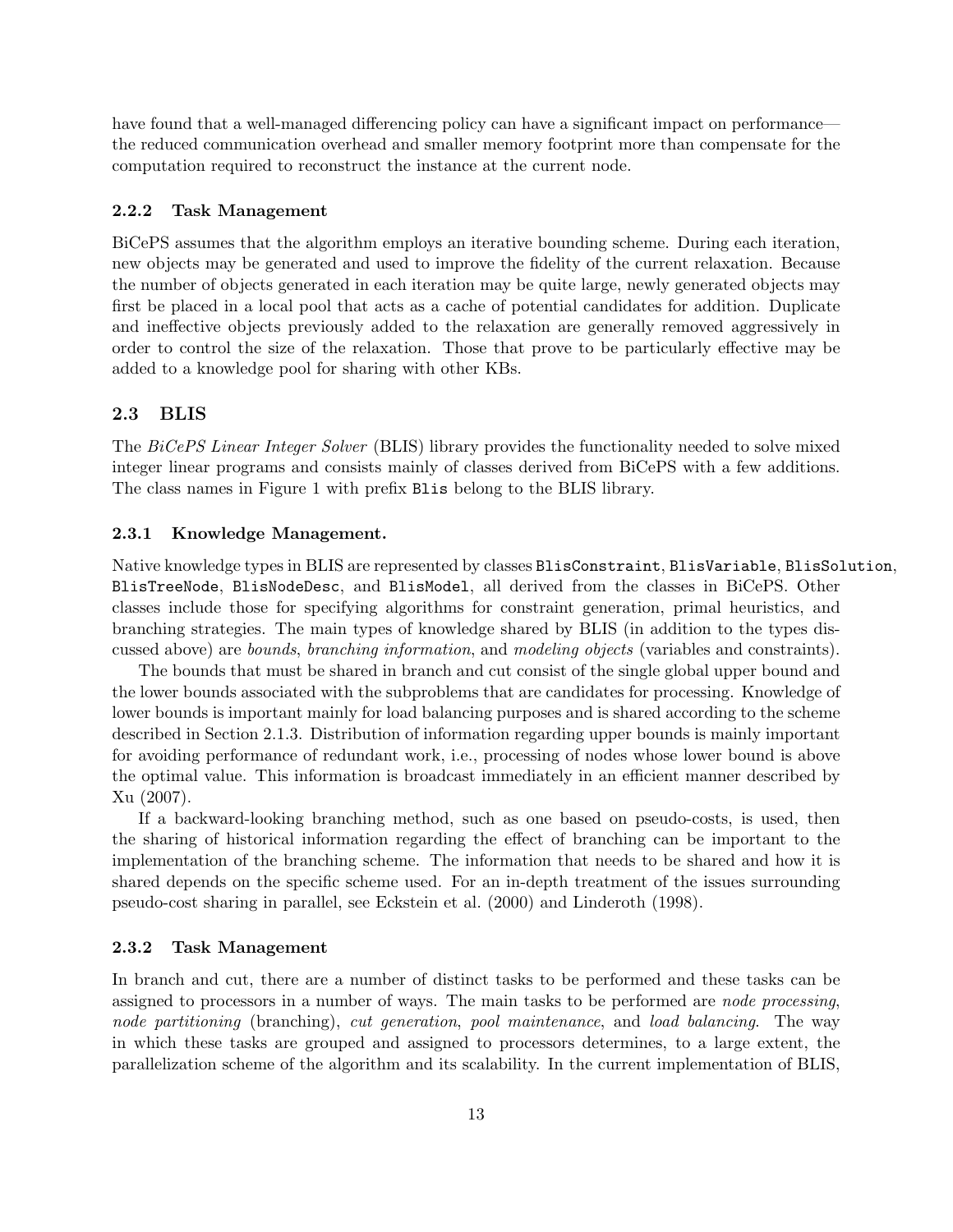node processing, cut generation, and node partitioning are all handled locally during processing of each subtree. Load balancing is handled as previously described.

Branching. The branching scheme of BLIS is similar to that of the COIN-OR Branch-and-Cut framework (CBC) (Forrest, 2003) and comprises three components:

- Branching Objects: BiCePS objects that can be branched on, such as integer variables and special ordered sets.
- Candidate Branching Objects: Objects that do not lie in the feasible region or objects that will be beneficial to the search if branching on them.
- Branching Method: A method to compare candidate objects and choose the best one.

The branching method is a core component of BLIS's branching scheme. When expanding a node, the branching method first identifies a set of initial candidates and then selects the best object based on the rules it specifies. The branching methods provided by BLIS include strong branching (Applegate et al., 2006), *pseudo-cost branching* (Bénichou et al., 1971), *reliability branching* (Achterberg et al., 2005), and maximum infeasibility branching. Users can develop their own branching methods by deriving subclasses from BcpsBranchStrategy.

Constraint Generation. BLIS constraint generators are used to generate additional constraints to improve the problem formulation in the usual way. BLIS collects statistics that can be used to manage the generators, allowing the user to specify where to call the generator, how many cuts to generate at most, and when to activate or disable the generator. BLIS stores the generated constraints in local constraint pools. Later, BLIS augments the current subproblem with some or all of the newly generated constraints. The BLIS constraint generator base class also provides an interface between BLIS and the algorithms in the COIN-OR Cut Generator Library (CGL). Therefore, BLIS can use all the constraint generators in CGL, which includes implementations for most of the classes commonly used in modern MILP solvers. A user can easily develop a new constraint generator and add it into BLIS.

Primal Heuristics. The BLIS primal heuristic class declares the methods needed to search heuristically for feasible solutions. The class also provides the ability to specify rules to control the heuristic, such as where to call the heuristic, how often to call the heuristic, and when to activate or disable the heuristic. The methods in the class collect statistics to guide searching and provides a base class from which new heuristic methods can be derived. Currently, BLIS has only a simple rounding heuristic.

## 3 Computation

Having described the flexibility of the framework in adapting to a wide range of algorithm and problem types, we now discuss our efforts to use the framework "out of the box" to solve generic mixed integer linear programs. It should be emphasized that the challenges involved in developing software that is expected to be used "out of the box" are substantially different than those involved when the algorithm is expected to be used as a "framework" and pre-tuned by the user to take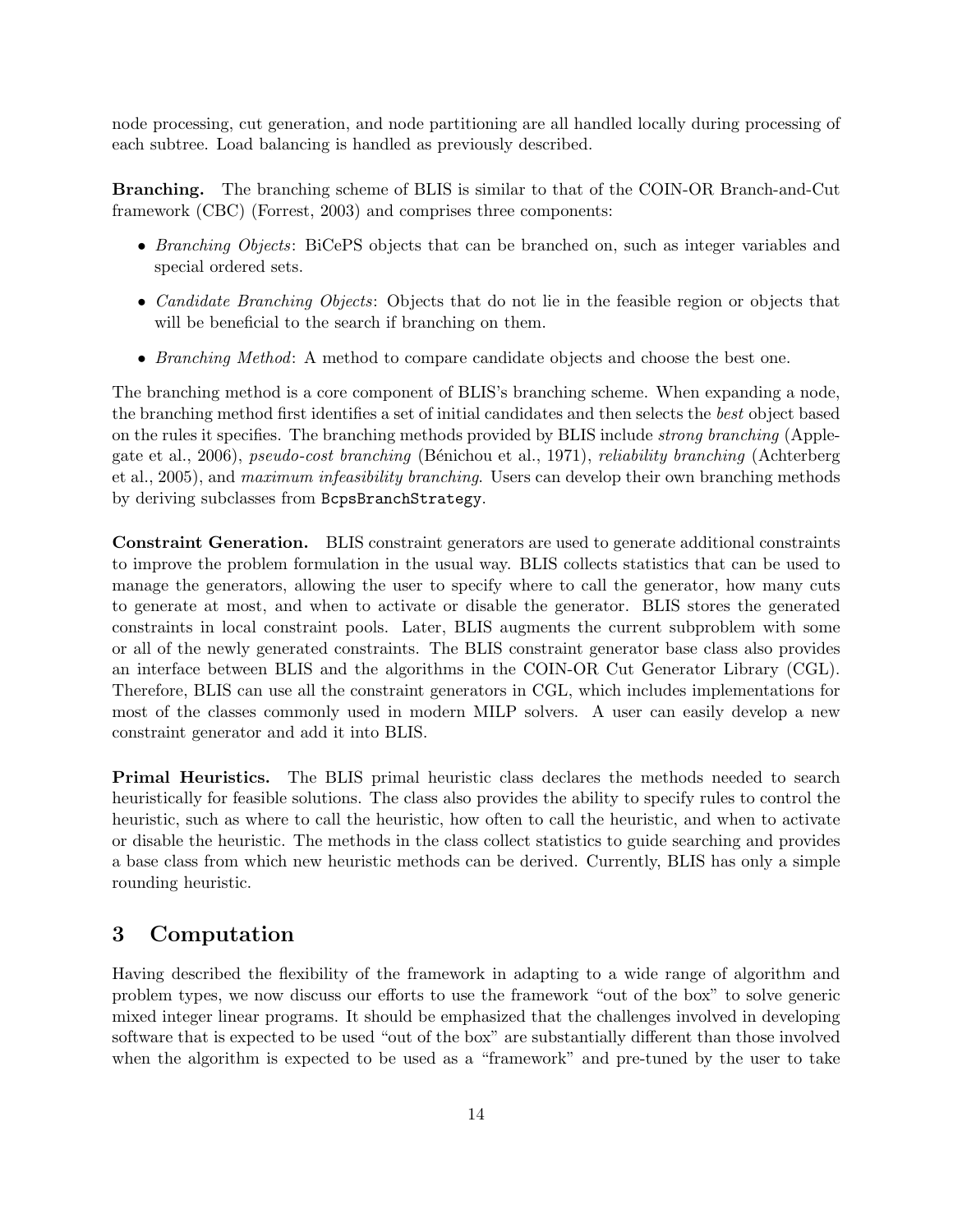advantage of the known properties of a particular problem class. When properties of a particular problem class are known a priori, improved performance can be expected. With no such foreknowledge, it is crucial that default parameter settings be reasonable and that there be some mechanism by which the parameters can be adjusted automatically as the properties of a particular instance reveal themselves.

The experiments reported here are intended to demonstrate the performance that could be expected by a user employing the framework without the benefit of any foreknowledge. No afterthe-fact tuning was done to obtain the results described below. We selected instances that seemed interesting based on the difficulty of their solution using state-of-the-art sequential codes without considering other characteristics, such as the size of the search tree or the amount of time required to process a node. It should be emphasized, however, that the challenges that arise in testing a parallel implementation such as this one are many and difficult to overcome. Because the amount of variability in experimental conditions is such that it is often extremely difficult to ascertain the exact causes for observed behavior, results such as those presented here have always to be taken with a healthy degree of skepticism. The situation is even more difficult when it comes to providing comparisons to other implementations because the scalability properties of individual instances can be very different under different conditions, making it difficult to choose a test set that is simultaneously appropriate for multiple solvers. We have done our best to provide some basis for comparison, but this is ultimately a near-impossible task.

Below, we report on a number of experiments to test performance and identify the major contributors to parallel overhead, as well as the effectiveness of our attempts to reduce it. We ran tests both on instances of the knapsack problem, which exhibit favorable conditions for parallelization and for a wide range of MILP instances without known structure, some of which exhibit very poor scalability properties. A number of different computational platforms were involved, including:

- An IBM Power5 Beowulf cluster at Clemson University with 52 PPC64 dual-core nodes. The clock speed was 1.654 GHz. The two cores share 4 GB RAM, as well as L2 and L3 cache, but have their own L1 cache. The backbone network was a 2 GB/sec Myrinet.
- An Intel/AMD Beowulf cluster at Clemson University with 516 dual-quad-core Intel Xeon 64-bit nodes and 255 dual-quad-core AMD Opteron 64-bit nodes. We used the AMD nodes, which have 4 MB L2 cache, 16 GB RAM and 2.33 GHz clocks. The backbone was a 10 GB/sec Myrinet.
- A Blue Gene system at San Diego Supercomputer Center (SDSC) (Reed, 2003) with three racks with 3072 compute nodes and 384 I/O nodes. Each compute node consists of two PowerPC processors that run at 700 MHz and share 512 MB of memory.

In Section 3.1, we first analyze the overall scalability of CHiPPS with default parameter settings under ideal conditions. The results presented there provide a baseline for comparison to tests with generic MILP instances, which provide a significantly more difficult challenge. In Section 3.2.1, we use a tradition scalability analysis to examine results obtained using the framework to solve a set of relatively easy instances. In Section 3.2.2, we show what can be done with a set of test problems that are much more challenging.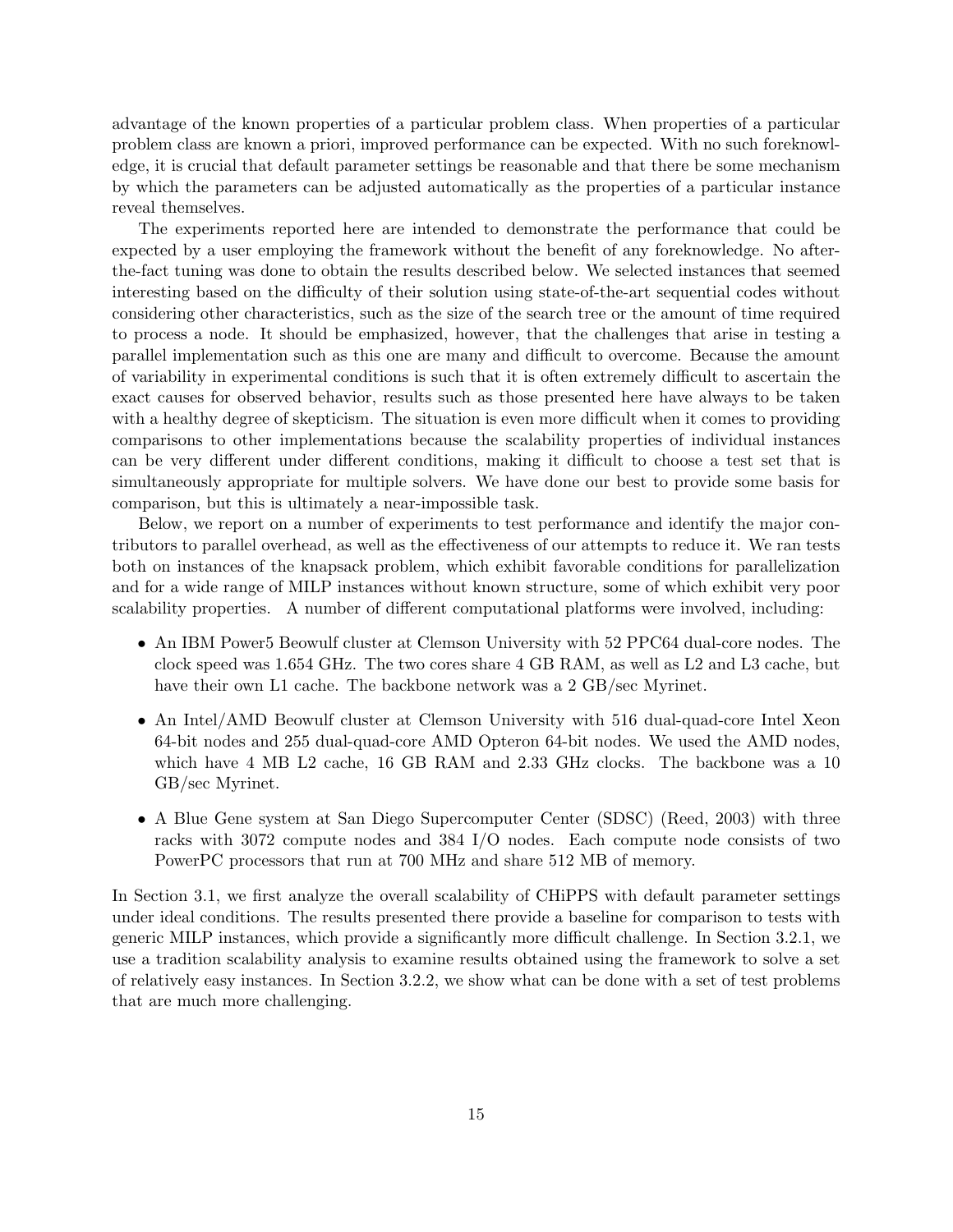#### 3.1 Knapsack Problems

To demonstrate the scalability of the framework under favorable conditions and on a class of problem with known properties, we first report results of solving knapsack instances with a simple knapsack solver that we refer to below as KNAP, which was built directly on top of ALPS. This solver uses a straightforward branch-and-bound algorithm with no cut generation. These experiments allowed us to look independently at aspects of our framework having to do with the general search strategy, load balancing mechanism, and the task management paradigm. We tested KNAP using a test set composed of difficult instances constructed using the method proposed by Martello and Toth (1990).

The test set consisted of 26 very difficult knapsack instances available from CORAL Laboratory (2009). This experiment was conducted on the SDSC Blue Gene system. Because the instances show a similar pattern, we have aggregated the results, which are shown in Table 1. The column headers have the following interpretations:

- Total Nodes is the total number of nodes in the search trees for the 26 instances. Observing the change in the size of the search tree as the number of processors is increased provides a rough measure of the amount of redundant work being done. Ideally, the total number of nodes explored does not grow as the number of processors is increased and may actually decrease in some cases, due to earlier discovery of feasible solutions that enable more effective pruning.
- Ramp-up is the percentage of total average wallclock running time time each processor spent idle during the ramp-up phase for solving the 26 instances.
- Idle is the percentage of total average wallclock running time each processor spent idle due to work depletion during the primary phase of the algorithm.
- Ramp-down is the percentage of total average wallclock running time each processor spent idle during the ramp-down phase, which starts when any of the processors became idle for the rest of the run due to lack of tasks globally.
- Total Wallclock is the total wallclock running time (in seconds) for solving the 26 knapsack instances.
- Eff is the parallel efficiency and is equal to 64 times the total wallclock running time for solving the 26 instances with 64 processors, divided by  $p$  times the total wallclock running time for solving the 26 instances with  $p$  processors. Note that the efficiency is being measured here with respect the solution time on 64 processors, rather than one, because of the computer memory and running-time limitation encountered in the single-processor runs.

Efficiency should normally represent approximately the average fraction of time spent by processors doing "useful work," where the amount of useful work to be done, in this case, is measured by the running time with 64 processors. Efficiencies greater than one are not typically observed and when they are observed, they are usually the result of random fluctuations or earlier discovery of good incumbents.

The experiment shows that KNAP scales well, even when using thousands of processors. There are several reasons for this. First, the node evaluation times are generally short and it is easy to generate a large number of nodes quickly during ramp-up. Second, the static load balancing does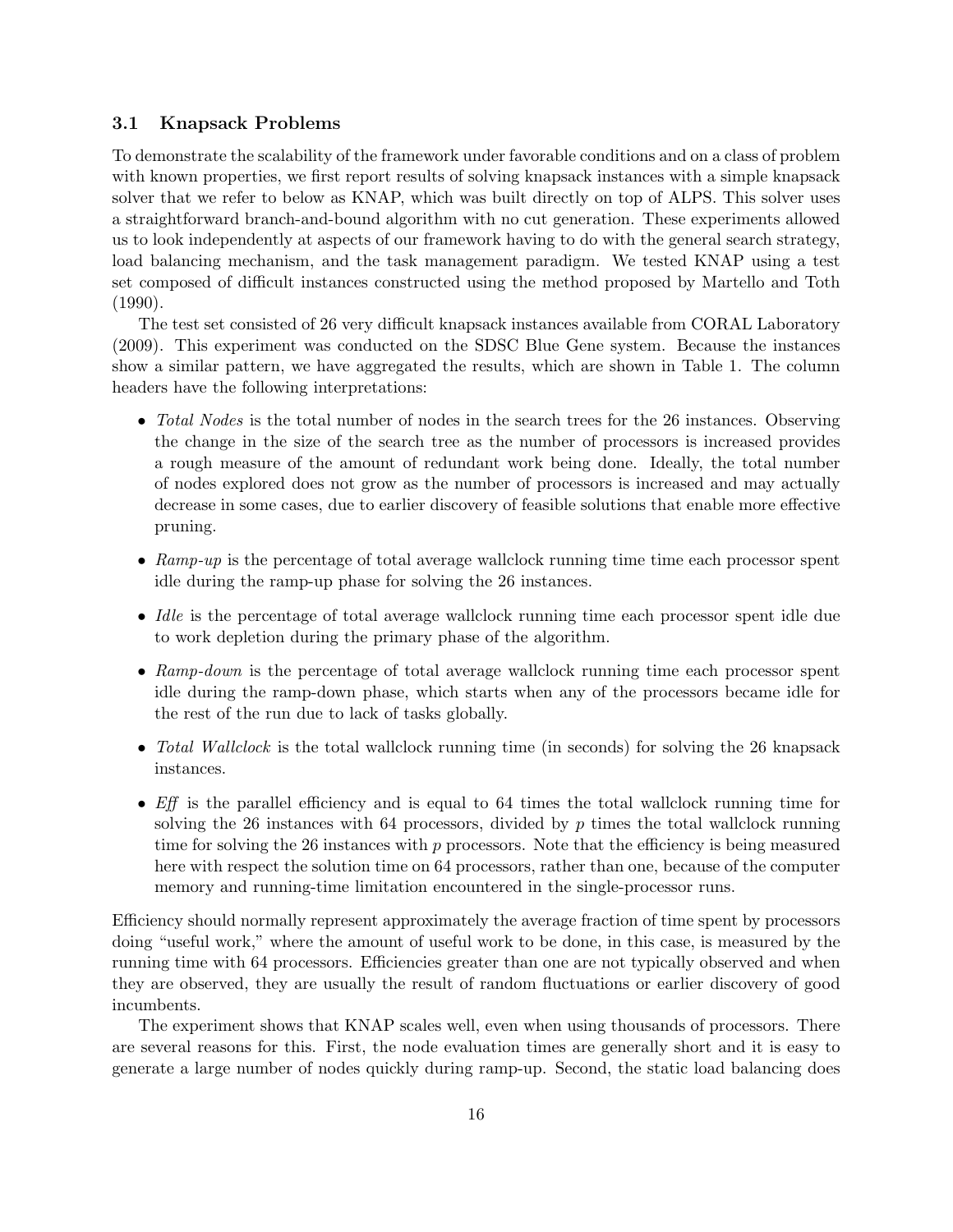tend to result in a workload is already quite well balanced at the beginning of the search, perhaps due to the fact that the search trees for these "near-symmetric" instances tend to be well-balanced. Finally, the node descriptions are small and the overhead from any load balancing that is required is relatively low.

As the number of processors is increased to 2048, we observe that the wallclock running time of the main phase of the algorithm becomes shorter and shorter, while the running time of the rampup and ramp-down phases inevitably increase, with these phases eventually dominating the overall wallclock running time. When using 2048 processors, the average wallclock running time for solving an instance is 9.8 seconds, among which the ramp-up took 0.9 seconds and ramp-down took 2.2 seconds. This illustrates why the existence of portions of the algorithm with limited parallelizability imposes a theoretical bound on the maximum overall speedup that can be observed for a fixed set of test instances, regardless of the number of processors (Amdahl, 1967). To get a truer picture of how the algorithm scales beyond 2048 processors, we would need to scale the size and difficulty of the instances while scaling the number of processors, as suggested by Kumar and Rao (1987). This analysis was not performed due to resource limitations and the practical difficulty of constructing appropriate test sets.

| Processors | Total Nodes | Ramp-up  | Idle     | Ramp-down | Total Wallclock | Εff  |
|------------|-------------|----------|----------|-----------|-----------------|------|
| 64         | 14733745123 | $0.69\%$ | 4.78%    | 2.65%     | 6296.49         | 1.00 |
| 128        | 14776745744 | 1.37%    | $6.57\%$ | 5.26%     | 3290.56         | 0.95 |
| 256        | 14039728320 | $2.50\%$ | 7.14\%   | 9.97%     | 1672.85         | 0.94 |
| 512        | 13533948496 | 7.38%    | 4.30%    | 14.83%    | 877.54          | 0.90 |
| 1024       | 13596979694 | 13.33%   | $3.41\%$ | 16.14%    | 469.78          | 0.84 |
| 2048       | 14045428590 | $9.59\%$ | $3.54\%$ | 22.00%    | 256.22          | 0.77 |

Table 1: Scalability for solving knapsack instances.

#### 3.2 Generic MILPs

#### 3.2.1 Moderately Difficult Instances

For our first set of tests on generic MILP instances, we chose instances that were only moderately difficult and employed a traditional scalability analysis. We selected 18 standard MILP instances<sup>1</sup> from Lehigh/CORAL (CORAL Laboratory, 2009), MIPLIB 3.0, MIPLIB 2003 (Achterberg et al.,  $2006$ , BCOL (Atamtürk, 2007), and Pfetsch (2005). These instances took at least two minutes but no more than 2 hours to solve with BLIS sequentially. We used four cut generators from the COIN-OR Cut Generation Library (Lougee-Heimer, 2003): CglGomory, CglKnapsackCover, CglFlowCover, and CglMixedIntegerRounding. Pseudo-cost branching was used to select branching objects. The local search strategy was a hybrid diving strategy in which one of the children of a given node was retained as long as its bound did not exceed the best available by more than a given threshold. As per default parameter settings, ALPS used two hubs for the runs with 64 processors. For all other runs, one hub was used.

Table 2 shows the results of these computations. Note that in this table, we have added an extra column to capture sources of overhead other than idle time (i.e., communication overhead) because

 $1<sup>1</sup>$ aflow30a, bell5, bienst1, bienst2, blend2, cls, fiber, gesa3, markshare  $4.1.4.30$ , markshare  $4.3.4.30$ , mas76, misc07, pk1, rout, stein, swath1, swath2, vpm2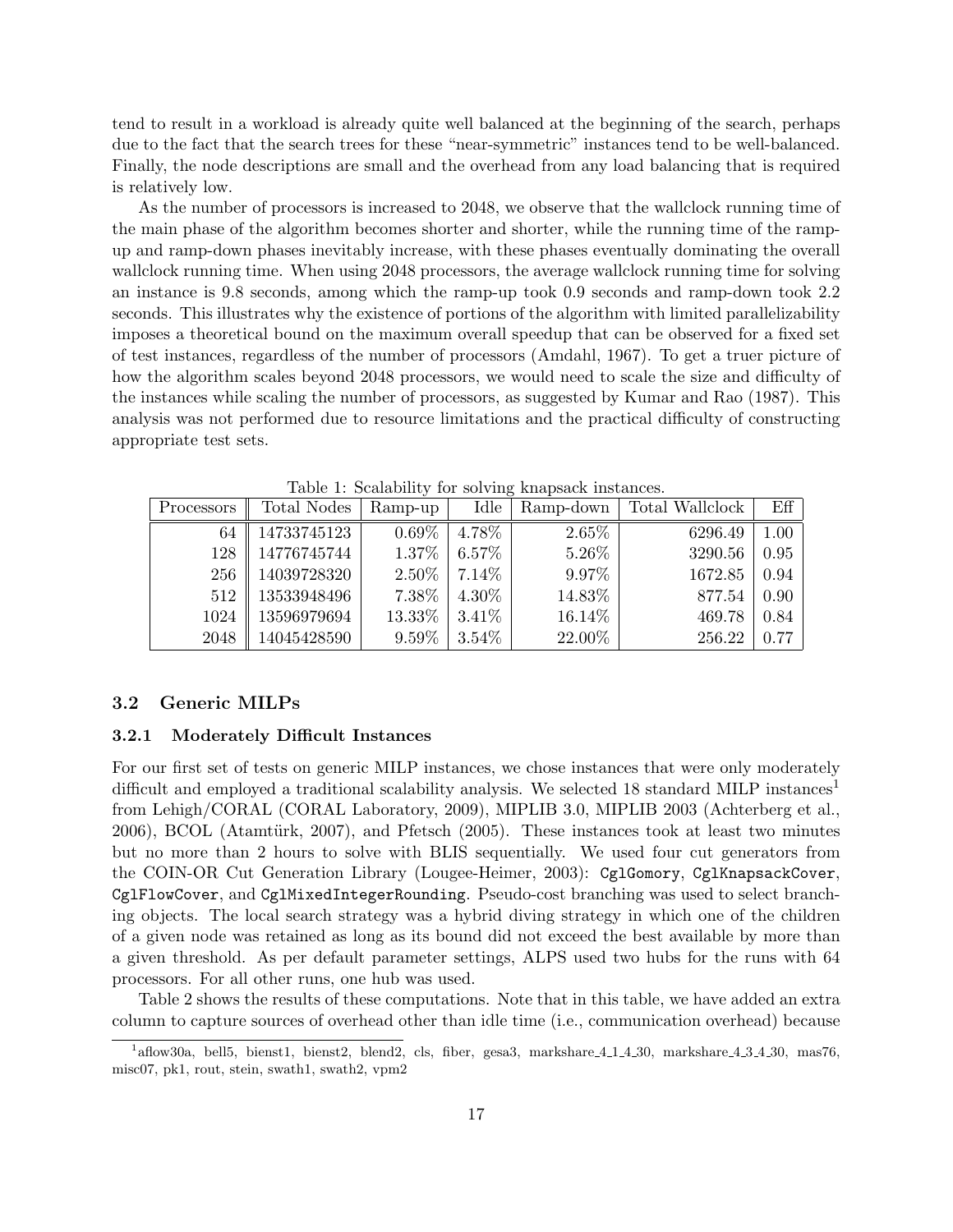| Processors | Total        | Ramp-    | Idle    | Ramp-    | Comm     | Total     | Average   | Eff  |
|------------|--------------|----------|---------|----------|----------|-----------|-----------|------|
|            | <b>Nodes</b> | up       |         | down     | Overhead | Wallclock | Wallclock |      |
|            | 11809956     |          |         |          |          | 33820.53  |           | 1.00 |
| 4          | 11069710     | $0.03\%$ | 4.62%   | $0.02\%$ | 16.33%   | 10698.69  | 0.00386   | 0.79 |
| 8          | 11547210     | $0.11\%$ | 4.53%   | $0.41\%$ | 16.95%   | 5428.47   | 0.00376   | 0.78 |
| 16         | 12082266     | $0.33\%$ | 5.61%   | 1.60%    | 17.46%   | 2803.84   | 0.00371   | 0.75 |
| 32         | 12411902     | $1.15\%$ | 8.69%   | 2.95%    | 21.21\%  | 1591.22   | 0.00410   | 0.66 |
| 64         | 14616292     | 1.33%    | 11.40\% | $6.70\%$ | 34.57%   | 1155.31   | 0.00506   | 0.46 |

Table 2: Scalability for generic MILP.

these become significant here. The effect of these sources of overhead is not measured directly, but was estimated as the time remaining after all directly measured sources had been accounted for. Note also that in these experiments, the master process did not do any exploration of subtrees, so an efficiency of  $(p-1)/p$  is the best that can be expected, barring anomalous behavior. To solve these instances, BLIS needed to process a relatively large number of nodes and the node processing time were generally not long. These two properties tend to lead to good scalability, and the results reflect this to a large extent. However, as expected, overhead starts to dominate wallclock running time uniformly as the number of processors is increased. This is again an example of the limitations in scalability for a fixed test set.

Examining each component of overhead in detail, we see that ramp-up, idle, and ramp-down time grow, as a percentage of overall running time, as the number of processors increases. This is to be expected and is in line with the performance seen for the knapsack problems. However, the communication overhead turns out to be the major cause of reduced efficiency. We conjecture that this is primarily for two reasons. First, the addition of cut generation increases the size of the node descriptions and the amount of communication required to do the load balancing. Second, we found that as the number of processors increased, the amount of load balancing necessary went up quite dramatically, in part due to the ineffectiveness of the static load balancing method for these problems.

Table 3 summarizes the aggregated results of load balancing and subtree sharing when solving the 18 instances that were used in the scalability experiment. The column labeled  $p$  is the number of processors. The column labeled Inter is the number of inter-cluster balancing operations performed (this is zero when only one hub is used). The column labeled Intra is the number of intra-cluster balancing operations performed. The column labeled Starved is the number of times that workers reported being out of work and proactively requested more. The column labeled Subtree is the number of subtrees shared. The column labeled *Split* is the number of subtrees that were too large to be packed into a single message buffer and had to be split when sharing. The column labeled Whole is the number of subtrees that did not need to be split. As Table 3 shows, the total number of intra-cluster load balancing operations goes down when the number of processors increases. However, worker starvation increases. Additionally, the number of subtrees needing to be split into multiple message units increases. These combined effects seem to be the cause of the increase in communication overhead.

In order to put these results in context, we have attempted to analyze how they compare to results reported in papers in the literature, of which there are few. Eckstein et al. (2000) tested the scalability of PICO by solving six MILP instances from MIPLIB 3.0. For these tests, PICO was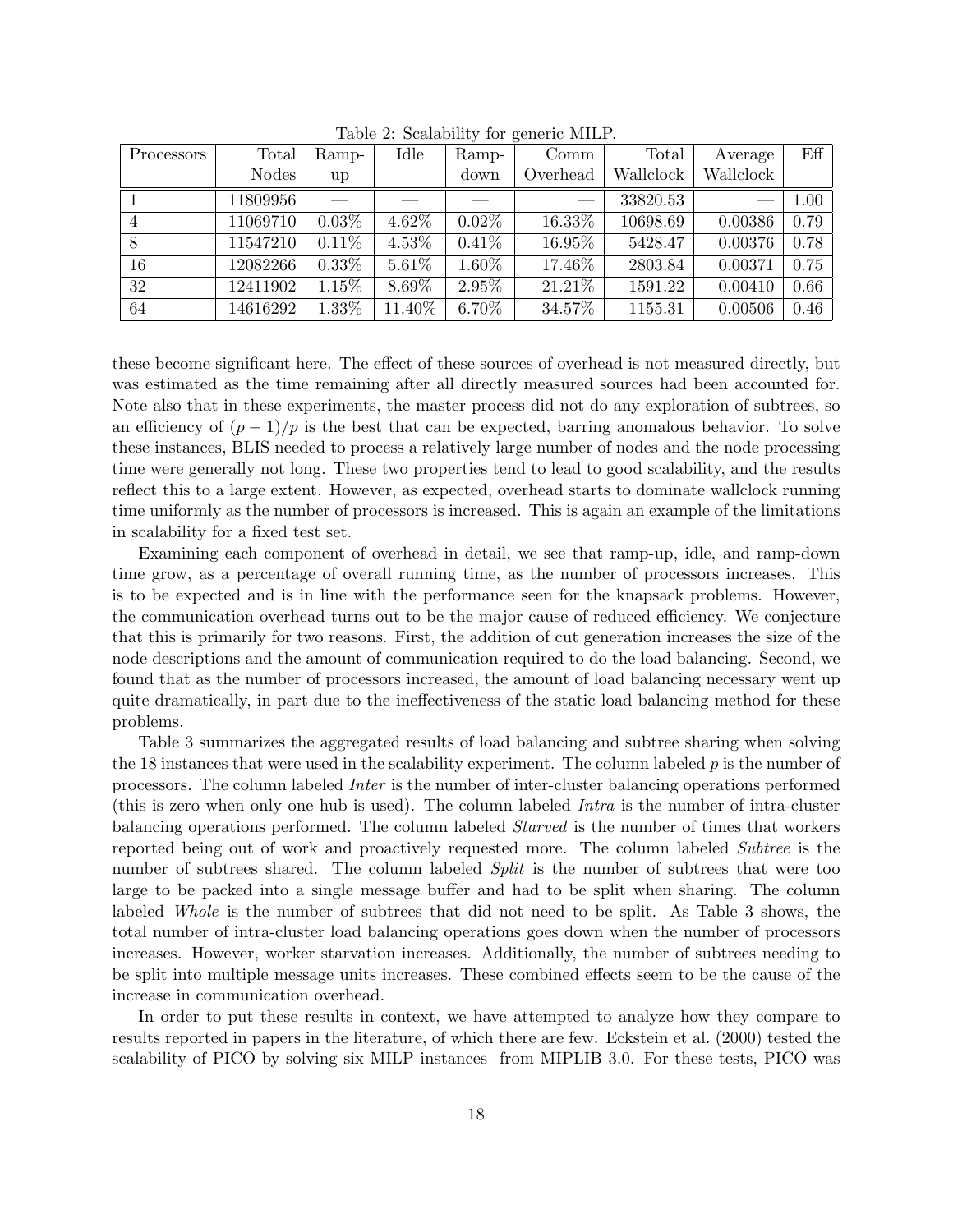| Processors     | Inter | Intra | Starved | Subtree | Split | Whole |
|----------------|-------|-------|---------|---------|-------|-------|
| $\overline{4}$ |       | 87083 | 22126   | 42098   | 28017 | 14081 |
| 8              |       | 37478 | 25636   | 41456   | 31017 | 10439 |
| 16             |       | 15233 | 38115   | 55167   | 44941 | 10226 |
| 32             |       | 7318  | 44782   | 59573   | 50495 | 9078  |
| 64             | 494   | 3679  | 54719   | 69451   | 60239 | 9212  |

Table 3: Load balancing and subtree sharing.

used as a pure branch-and-bound code and did not have any constraint generation, so it is difficult to do direct comparison. One would expect that the lack of cut generation would increase the size of the search tree while decreasing the node processing time, thereby improving scalability. Their experiment showed an efficiency 0.73 for 4 processors, 0.83 for 8 processors, 0.69 for 16 processors, 0.65 for 32 processors, 0.46 for 64 processors, and 0.25 for 128 processors. Ralphs (2006) reported that the efficiency of SYMPHONY 5.1 is 0.81 for 5 processors, 0.89 for 9 processors, 0.88 for 17 processors, and 0.73 for 33 processors when solving 22 MILP instances from Lehigh/CORAL, MIPLIB 3.0, and MIPLIB 2003. All in all, our results are similar to those of both PICO and SYMPHONY. However, because we are using a more sophisticated and therefore less scalable algorithm, this can be seen as an improvement. Also, SYMPHONY was not tested beyond 32 processors and it is unlikely that it would have scaled well beyond that.

#### 3.2.2 Difficult Instances

For the second set of experiments, we abandoned the traditional measures of scalability and tried simply to answer the question of whether we could use CHiPPS to accomplish something substantively different with a relatively large number of processors available to us than we could otherwise. We chose 24 test instances primarily from the Lehigh/CORAL test set that we predicted would be difficult or impossible to solve in less than 24 hours on a single processor. Note that because of the difficulty of getting large blocks of computing time, we had to commit to using this test set without knowing much about the instances. This is far from a typical use case—it would be unusual not to have some opportunity to learn about the instances before commencing production runs. Therefore, although these results need to be treated with informed skepticism, we do believe they give a realistic and positive view of the potential of this methodology once larger numbers of processors become more freely available. As technology advances, we will have more opportunities at testing with larger test set and more runs to smooth out the variability.

The instances were solved on up to 255 Opteron nodes on the Clemson Xeon/Opteron cluster running for a full 24 hours. For all tests, we used only one core per processor to eliminate sources of variability due both to the use of shared memory and to inconsistency in the speed of inter-process communications. The results are shown in Table 4. Note that seven instances have been excluded from the reporting because no solution was found during any of the tests. These were simply too difficult for BLIS to make progress on, most likely because of the lack of powerful primal heuristics in the default implementation. In the table, the numbers followed by an "s" are the time in seconds it took to solve the instance to optimality. The number followed by "%" are the gap after 24 hours. "NS" indicates that no solution was found after 24 hours. The lack of an entry indicates the experiment was not performed. The experiments with 255 nodes required reserving the entire Clemson cluster and this could only be done for relatively short periods of time. Thus, we were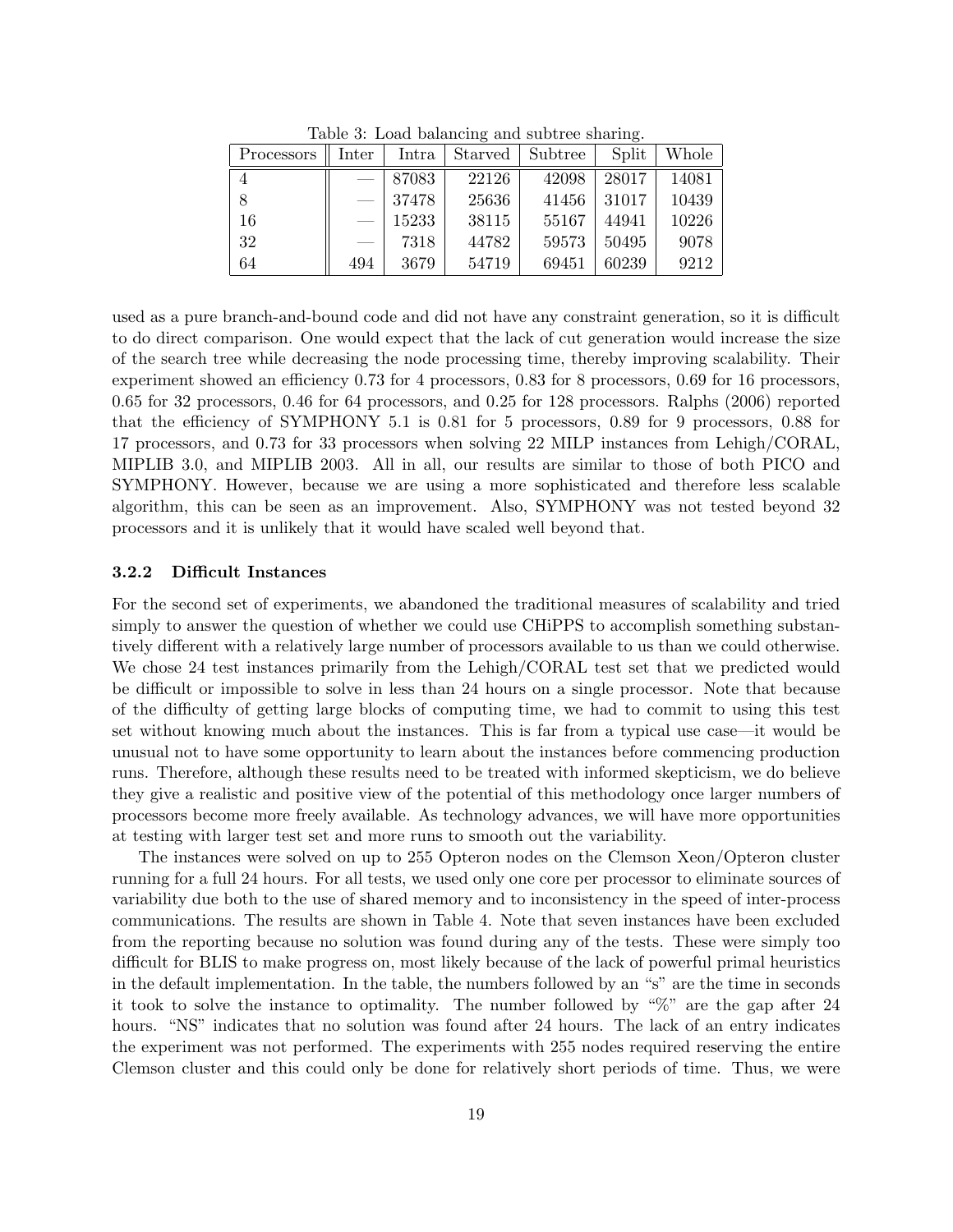| Name             | 1       | 64       | 128      | 255   |
|------------------|---------|----------|----------|-------|
| mcf2             | 43059s  | 2091s    | 1373s    | 926s  |
| neos-1126860     | 39856s  | 2540s    | 1830s    | 2184s |
| neos-1122047     | NS      | 1532s    | 1125s    | 1676s |
| neos-1413153     | 20980s  | 2990s    | 3500s    | 4230s |
| neos-1456979     | ΝS      | NS       | 78.06\%  |       |
| neos-1461051     | NS      | 536s     | 1082s    | 396s  |
| neos-1599274     | 9075s   | 8108s    | 1500s    |       |
| neos-548047      | 482\%   | 376.48\% | 137.29\% |       |
| neos-570431      | 21873s  | 1308s    | 1255s    | 1034s |
| neos-611838      | 8005s   | 886s     | 956s     | 712s  |
| $n\cos-612143$   | 4837s   | 1315s    | 1716s    | 565s  |
| neos-693347      | NS      | 1.70\%   | 1.28\%   |       |
| neos-912015      | 10674s  | 275s     | 438s     | 538s  |
| neos-933364      | 11.80\% | $6.79\%$ | $6.67\%$ |       |
| neos-933815      | 32.85\% | 8.77\%   | $6.54\%$ |       |
| neos-934184      | 9.15%   | $6.76\%$ | $6.67\%$ |       |
| $_{\rm{neos}18}$ | 79344s  | 30.78\%  | 30.78\%  |       |

Table 4: Scalability of harder MILPs.

only able to perform these runs for the problems that could solve to optimality relatively quickly. The remaining experiments would have required more than a solid week of computation and this simply was not possible.

A qualitative analysis of the results indicates that for this small test set, we were in fact able to make substantially more progress on a substantial fraction of these problems using parallelism. In a number of cases, running times improved from on the order of a day to on the order of an hour. In some cases, significantly improved gaps were obtained and in others, solutions were found with multiple processors where none were found on a single processor. Of course, the results didn't always improve with additional processing power, but these cases were the exception rather than the rule.

As noted above, efficiency can be a somewhat problematic measure of performance for dynamic search algorithms in general. In addition, it is more appropriate for analysis of parallel algorithms run on dedicated machines, which is what is commonly meant by "high-performance computing". Performance measures for high-throughput computing should more appropriately focus on throughput for a collection of jobs sharing the resources globally across jobs. Processors that are idle during the processing of one problem could be put to work solving other problems, improving overall throughput of a set of jobs. CHiPPS currently does not support such a processing mode directly, but its architecture is such that adding such a mode or integrating it with throughput management systems such as Condor (Thain et al., 2005) could be done.

#### 3.3 The Impact of Problem Properties

As we have mentioned several times, the properties of individual instances can significantly affect scalability, independent of the implementation of the solver itself. Table 5 shows the detailed results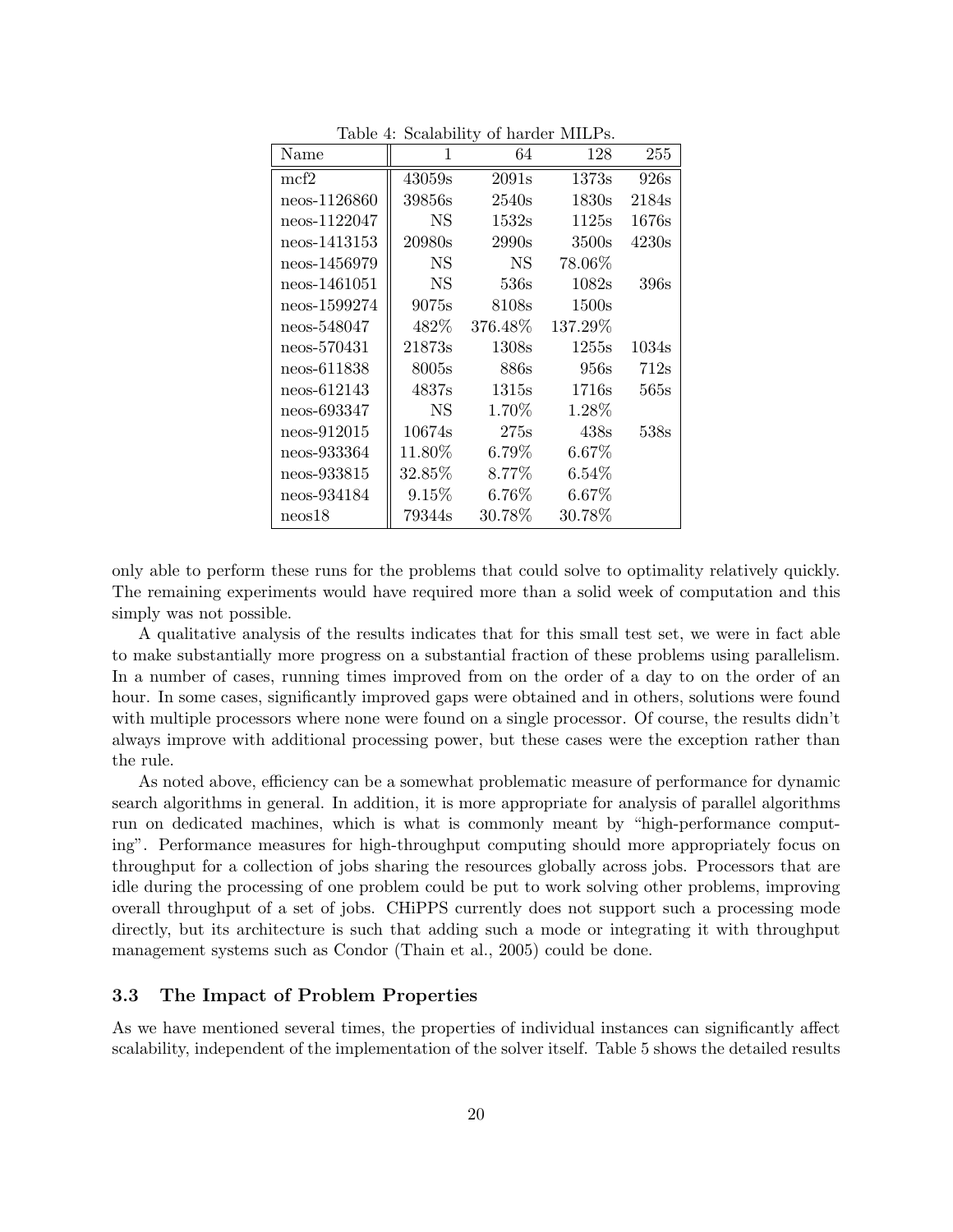| Instance        | Ρ   | Nodes    | Ramp-up  | Idle     | Ramp-down | Wallclock | Eff  |
|-----------------|-----|----------|----------|----------|-----------|-----------|------|
| $input150_1$    | 64  | 75723835 | $0.44\%$ | 3.38%    | 1.45%     | 1257.82   | 1.00 |
|                 | 128 | 64257131 | 1.18%    | $6.90\%$ | 2.88%     | 559.80    | 1.12 |
|                 | 256 | 84342537 | $1.62\%$ | 5.53%    | 7.02%     | 380.95    | 0.83 |
|                 | 512 | 71779511 | 3.81%    | 10.26\%  | 10.57\%   | 179.48    | 0.88 |
| $fc\_30\_50\_2$ | 64  | 3494056  | $0.15\%$ | 31.46%   | 9.18%     | 564.20    | 1.00 |
|                 | 128 | 3733703  | $0.22\%$ | 33.25%   | 21.71\%   | 399.60    | 0.71 |
|                 | 256 | 6523893  | $0.23\%$ | 29.99%   | 28.99%    | 390.12    | 0.36 |
|                 | 512 | 13358819 | 0.27%    | 23.54%   | 29.00%    | 337.85    | 0.21 |
| pk1             | 64  | 2329865  | 3.97%    | 12.00%   | 5.86\%    | 103.55    | 1.00 |
|                 | 128 | 2336213  | 11.66%   | 12.38%   | 10.47%    | 61.31     | 0.84 |
|                 | 256 | 2605461  | 11.55%   | 13.93%   | 20.19%    | 41.04     | 0.63 |
|                 | 512 | 3805593  | 19.14\%  | 9.07%    | 26.71%    | 36.43     | 0.36 |

Table 5: Problem properties and scalability.

of solving three specific MILP instances with BLIS on the SDSC Blue Gene. We use the time for the 64-processor run as the baseline for measuring efficiency.

Instance input150<sub>-1</sub> is a knapsack instance. When using 128 processors, BLIS achieved superlinear speedup mainly due to the decrease in the tree size. BLIS also showed good parallel efficiency as the number processors increased to 256 and 512. Instance  $fc\_30\_50\_2$  is a fixed-charge network flow instance. It exhibits very significant increases in the size of its search tree (indicating the performance of redundant work) as the number of processors increases, resulting in decreased efficiency. It was found that the optimality gap of instance fc 30 50 2 improves very slowly during the search, which causes a large number of nodes to be processed. Instance pk1 is a small integer program with 86 variables and 45 constraints. It is relatively easy to solve. Although the efficiency is reasonable good when using 128 processors, it is eventually wiped out by significant increases in ramp-up and ramp-down overhead as the number of processors increases.

The results in Table 5 show that problem properties can have a tremendous impact on scalability. For instances that have large tree size and short node processing time, it is relatively to achieve good speedup. For instances that are particularly easy to solve or for which the upper bounds are difficult to improve, however, it can be difficult to achieve good speedup regardless of the effectiveness of the implementation.

## 4 Conclusions and Future Work

It has now become clear that we have no choice but to pursue parallelization of the most fundamental algorithms if we want to continue to enjoy the advantages of improvements in processing power. Parallelizing algorithms such as branch and cut in a scalable fashion is a challenge that involves balancing the costs and benefits of synchronization and the sharing of knowledge during the algorithm. Because this analysis can yield different results for different problem classes, it is difficult in general to develop a single ideal approach that will be effective across all problem classes. However, we have shown the approach taken by CHiPPS to be effective across a fairly wide range of instances. It would be premature to say that parallelism is a panacea or that one could expect uniformly good results out of the box. However, the results in Section 3.2.2 indicate that even in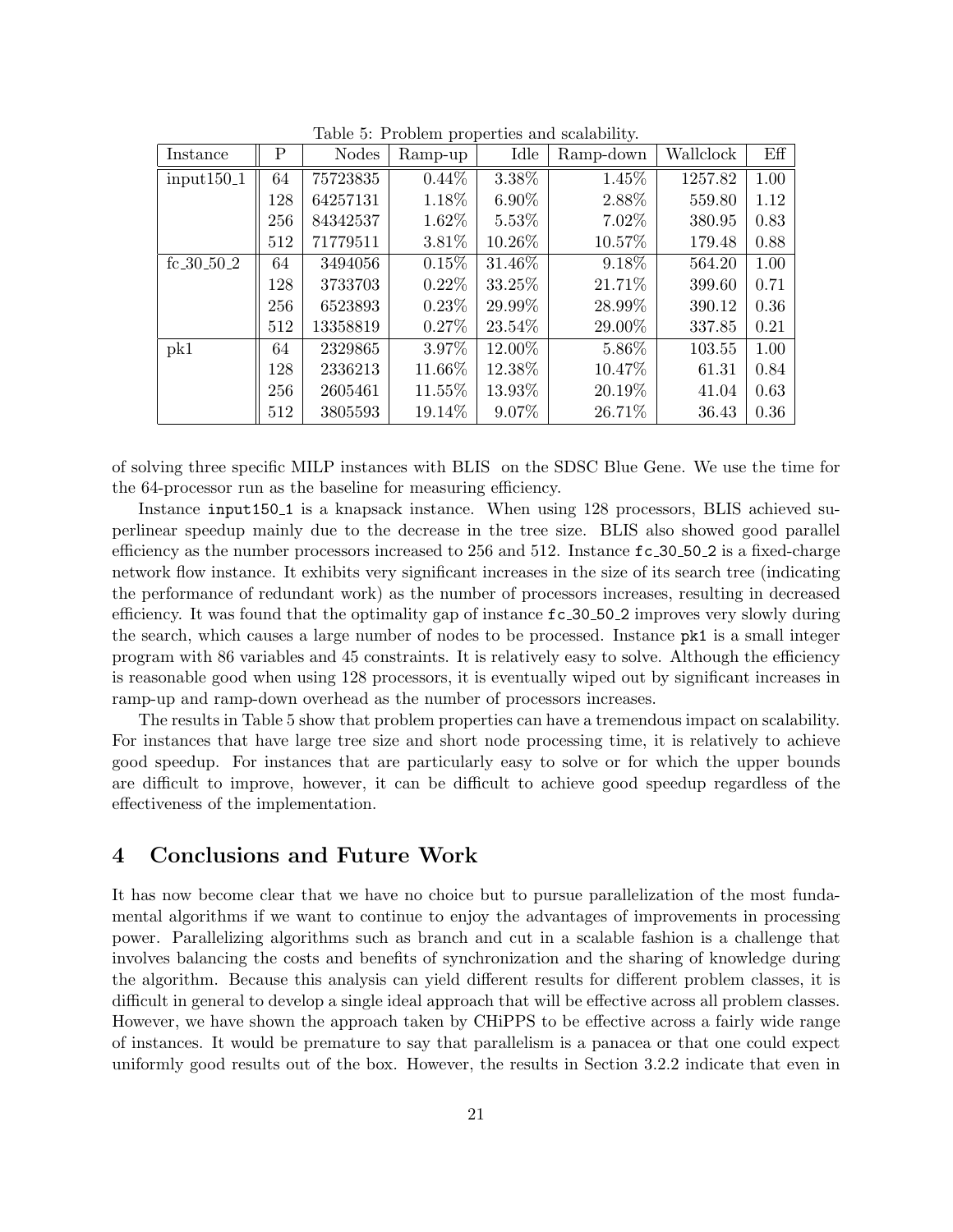conditions much worse than what would typically be encountered in practice, there is hope. In a more typical use case, solving a large number of instances with similar properties and with the benefit of tuning over the long term, much better speedups should be possible.

Of course, many challenges remain. In the near term, we plan to continue improving CHiPPS by refining the load balancing schemes and knowledge sharing methods. Reducing the length of the ramp-up and ramp-down phases will be a particular focus, as effort during these phases remains a significant scalability issue. We also plan to generalize the implementation of BLIS in order to better support column generation and related algorithms, such as branch and price. In the longer term, we plan to develop modules for solution of additional problem classes, such as non-linear programs. We also hope to improve fault tolerance and develop a knowledge broker appropriate for deployment on computational grids.

## References

- Achterberg, T., T. Koch, A. Martin. 2005. Branching rules revisited. Operations Research Letters 33 42–54.
- Achterberg, T., T. Koch, A. Martin. 2006. MIPLIB 2003. Operations Research Letters 34 1–12.
- Amdahl, G. M. 1967. Validity of the single-processor approach to achieving large-scale computing capabilities. AFIPS Conference Proceedings. AFIPS Press, 483–485.
- Applegate, D., R. Bixby, V. Chv´atal, W. Cook. 2006. The Traveling Salesman Problem: A Computational Study. Princeton University Press, Princeton, NJ, USA.
- Atamtürk, A. 2007. Berkeley computational optimization lab data sets. http://ieor.berkeley. edu/~atamturk/data.
- Benchouche, M., V.-D. Cung, S. Dowaji, B. Le Cun, T. Mautor, C. Roucairol. 1996. Building a parallel branch and bound library. Solving Combinatorial Optimization Problems in Parallel, Lecture Notes in Computer Science 1054. Springer, Berlin, 201–231.
- Bénichou, M., J. M. Gautheier, P. Girodet, G. Hentges, G. Ribière, O. Vincent. 1971. Integer linear programming. Mathematical Programming 1 76–94.
- Borbeau, B., T. G. Crainic, B. Gendron. 2000. Branch-and-bound parallelization strategies applied to a depot location and container fleet management problem. Parallel Computing 26 27–46.
- Brown, R. G. 2004. Engineering a beowulf-style compute cluster. http://www.phy.duke.edu/ ~rgb/Beowulf/beowulf\_book/beowulf\_book/.
- Chen, Q., M. Ferris. 2001. Fatcop: A fault tolerant condor-pvm mixed integer programming solver. SIAM Journal on Optimization 11 1019–1036.
- CORAL Laboratory. 2009. Data sets. http://coral.ie.lehigh.edu/instances.html.
- Dakin, R.J. 1965. A tree-search algorithm for mixed integer programming problems. The Computer Journal 8 250–255.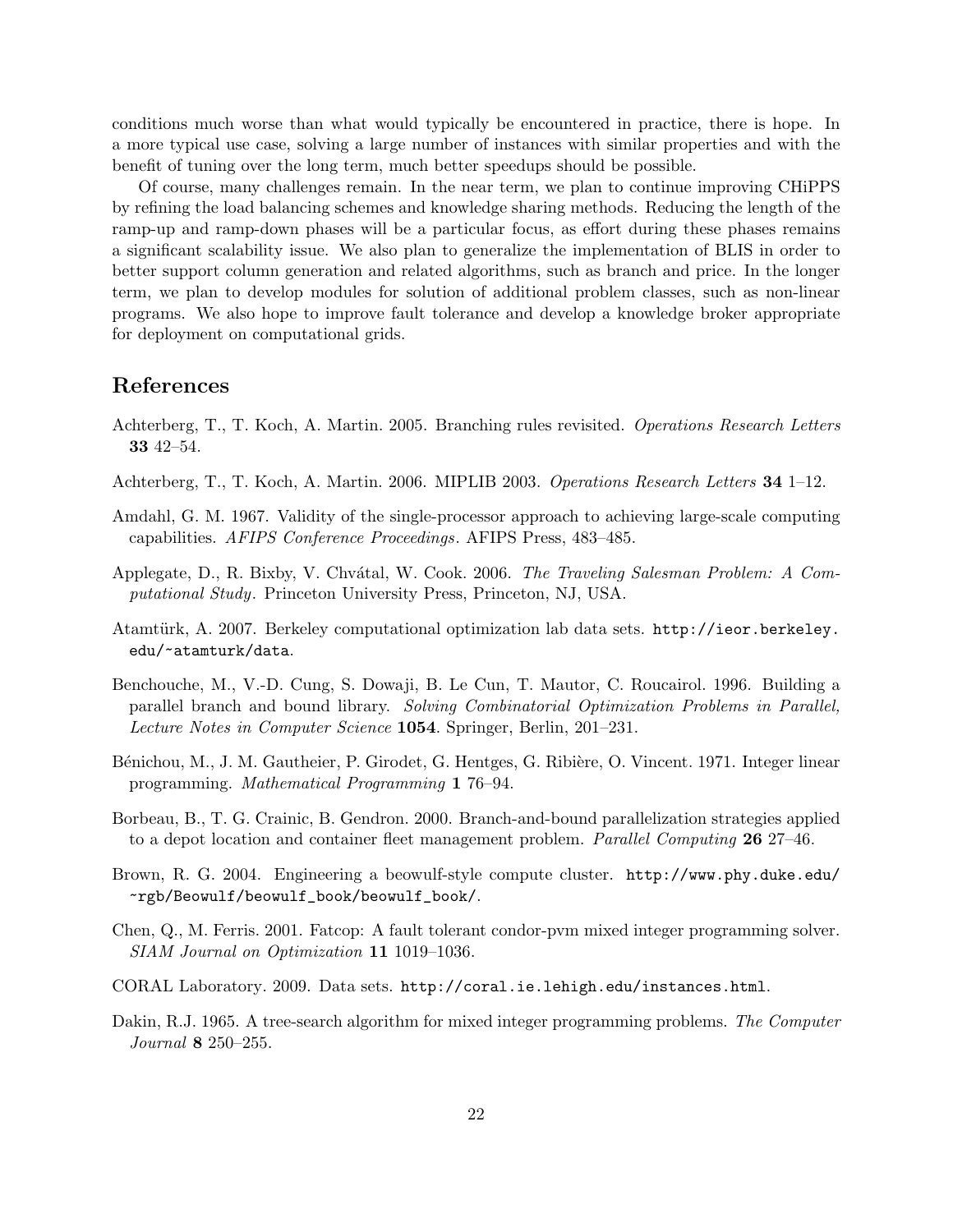- Eckstein, J., C. A. Phillips, W. E. Hart. 2000. Pico: An object-oriented framework for parallel branch and bound. Tech. Rep. RRR 40-2000, Rutgers University.
- Eckstein, J., C. A. Phillips, W. E. Hart. 2007. PEBBL 1.0 user guide.
- Fonlupt, C., P. Marquet, J. Dekeyser. 1998. Data-parallel load balancing strategies. Parallel Computing 24 1665–1684.
- Forrest, J. J. 2003. Cbc: Coin-or Branch-and-Cut. https://projects.coin-or.org/Cbc.
- Geist, A., A. Beguelin, J. Dongarra, W. Jiang, R. Manchek, V. S. Sunderam. 1994. PVM: Parallel Virtual Machine: A Users' Guide and Tutorial for Networked Parallel Computing. MIT Press, Cambridge, MA, USA.
- Gendron, B., T. G. Crainic. 1994. Parallel branch and bound algorithms: Survey and synthesis. Operations Research 42 1042–1066.
- Gendron, B., T. G. Crainic, A. Frangioni, F. Guertin. 2005. Oobb: Object-oriented tools for parallel branch-and-bound.
- Gropp, W., E. Lusk, A. Skjellum. 1999. Using MPI. 2nd ed. MIT Press, Cambridge, MA, USA.
- Henrich, D. 1993. Initialization of parallel branch-and-bound algorithms. Second International Workshop on Parallel Processing for Artificial Intelligence(PPAI-93).
- Kumar, V., A. Y. Grama, Nageshwara Rao Vempaty. 1994. Scalable load balancing techniques for parallel computers. Journal of Parallel and Distributed Computing 22 60–79.
- Kumar, V., V. N. Rao. 1987. Parallel depth-first search, part ii: Analysis. International Journal of Parallel Programming 16 501–519.
- Land, A. H., A. G. Doig. 1960. An automatic method for solving discrete programming problems. Econometrica 28 497–520.
- Laursen, P. S. 1994. Can parallel branch and bound without communication be effective? SIAM Journal on Optimization 4 33–33.
- Linderoth, J. 1998. Topics in parallel integer optimization. Ph.D. thesis, School of Industrial and Systems Engineering, Georgia Institute of Technology, Atlanta, GA.
- Lougee-Heimer, R. 2003. The common optimization interface for operations research. IBM Journal of Research and Development 47 57–66.
- Martello, S., P. Toth. 1990. Knapsack Problems: Algorithms and Computer Implementation. 1st ed. John Wiley & Sons, Inc., USA.
- Mitten, L. G. 1970. Branch-and-bound methods: General formulation and properties. Operations Research 18 24–34.
- Pfetsch, Marc. 2005. Markshare instances. http://miplib.zib.de/contrib/Markshare.